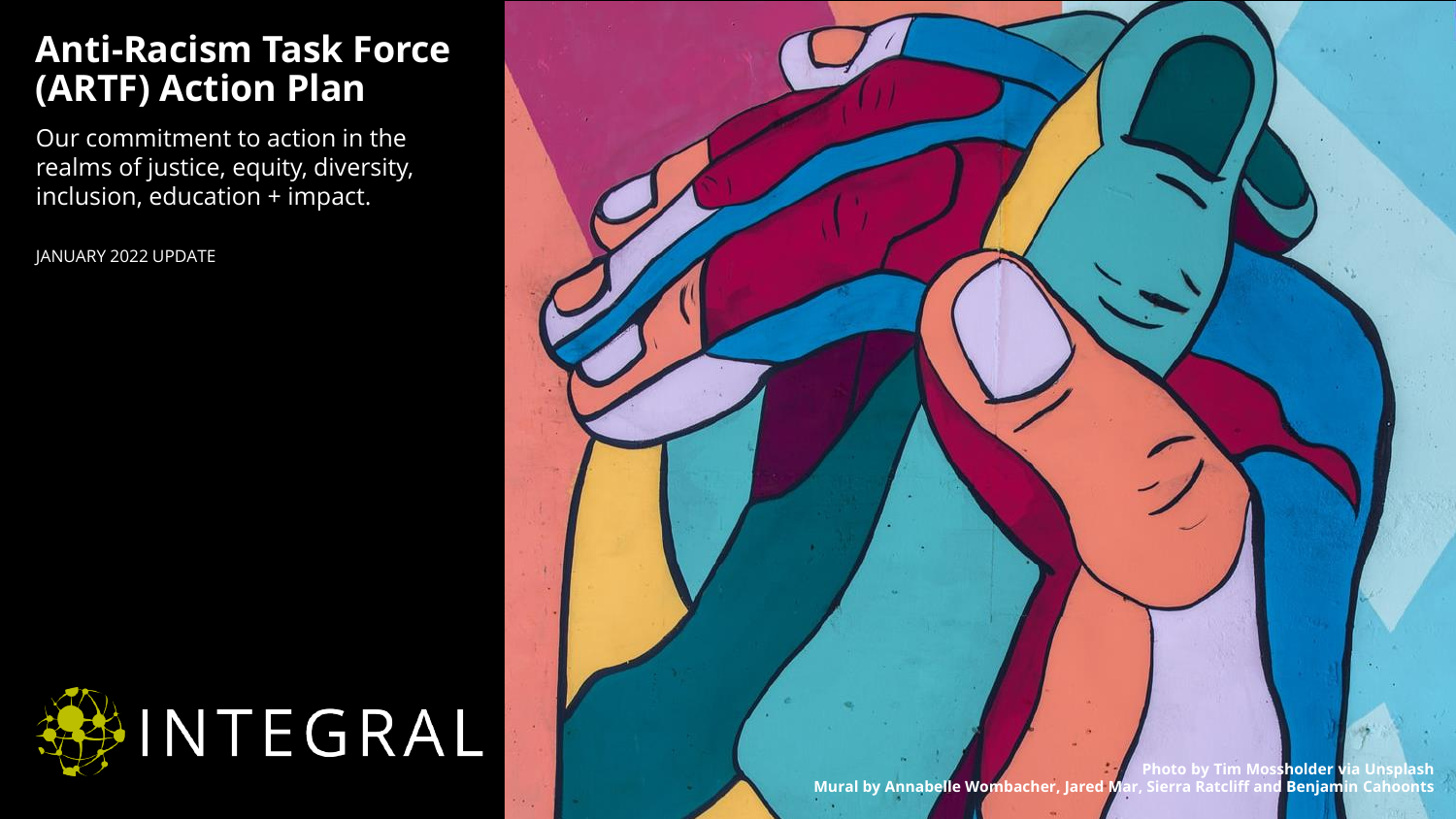### **ARTF Action Plan** | ARTF Desired Outcomes

The following are the Desired Outcomes identified by our Anti-Racism Task Force.

These Desired Outcomes align with existing CSER Desired Outcome statements from the JEDI category  $(1, 2, 3, 4)$  and Education + Impact category  $(5)$ .

In the Action Plan on the following pages, actions are called out at a very high level and mapped to each Desired Outcome, as well as its corresponding metric or key performance indicator (KPI).

The more detailed actions are introduced a layer deeper in the next section titled "[Actions + Impact](#page-7-0)".

#### **#1. REPRESENTATION MATTERS**

Integral's leadership includes representation from underrepresented and minority groups, which reflect the local communities in which we work, including active mentorship within the organization to create pathways for mobility.

#### **#2. INDUSTRY LEADERSHIP**

Integral is committed to social equity which is reflected through our partnerships and projects. We are recognized as a leader within the AEC industry as a Deep Green + Equitable Engineering firm.

#### **#3. SAFE + INCLUSIVE WORKPLACE**

Integral is a safe and inclusive workplace where staff feel that they can show up, are celebrated and supported as their authentic selves.

#### **#4. PAY EQUITY**

Integral strives to achieve pay equity across all position classifications, including intersections of gender, race/ ethnicity.

#### **#5. COMMUNITY PARTNERSHIPS**

Integral actively supports educational organizations to build a talent pipeline that bolsters our JEDI goals and works towards achieving demographic parity through community outreach and charitable giving (e.g. National Society of Black Engineers, Society of Women Engineer, girlswhoengineer.com, etc.).

**"Injustice anywhere is a threat to justice everywhere. We are caught in an inescapable network of mutuality, tied in a single garment of destiny. Whatever affects one directly, affects all indirectly."** 

Dr. Martin Luther King, Jr.

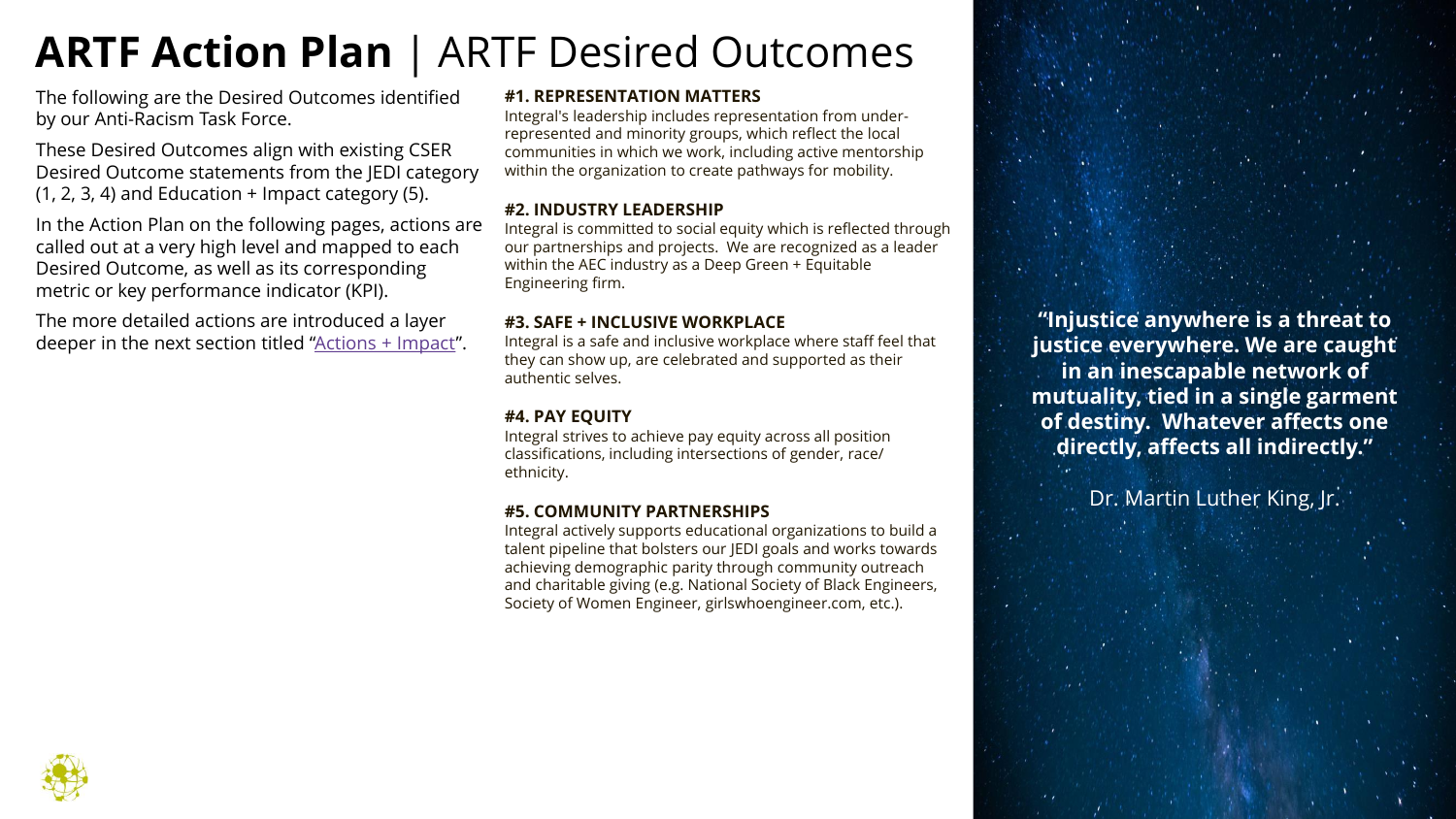### **ARTF Action Plan** | #1. Representation Matters

| <b>Desired Outcome</b>                                                                                                                                                                                                                                                                       | <b>Actions</b>                                                                                 |                                                                                                        | Who is                 |                                                                | <b>Timeline</b>    |                         |         |
|----------------------------------------------------------------------------------------------------------------------------------------------------------------------------------------------------------------------------------------------------------------------------------------------|------------------------------------------------------------------------------------------------|--------------------------------------------------------------------------------------------------------|------------------------|----------------------------------------------------------------|--------------------|-------------------------|---------|
| <b>Statements</b>                                                                                                                                                                                                                                                                            | <b>Indicators (KPIs)</b>                                                                       | Responsible                                                                                            | <b>THEN (2020)</b>     | <b>NOW (2021)</b>                                              | <b>NEXT (2025)</b> | <b>FUTURE</b><br>(2030) |         |
| Integral's leadership<br>The following programs will<br>includes representation<br>execute ARTF actions to support<br>from under-represented<br>this Desired Outcome:<br>and minority groups,<br>All-Staff Survey<br>which reflect the local<br>Leadership Learnings<br>communities in which | % of Leadership made up<br>of Under-Represented<br>Groups                                      | <b>CSER Team</b>                                                                                       | 35.3%                  | 46.4%                                                          | 40%                | 50%                     |         |
|                                                                                                                                                                                                                                                                                              |                                                                                                | % of Leadership made up<br>of Under-Represented<br><b>Minority Groups</b>                              | <b>CSER Team</b>       | 2.9%                                                           | 10.7%              | 10%                     | 15%     |
|                                                                                                                                                                                                                                                                                              | <b>Recruitment Strategy</b>                                                                    | % of Workforce made up<br>of Under-Represented<br>Groups                                               | <b>CSER Team</b>       | 51%                                                            | 60%                | 60%                     | 70%     |
| we work, including<br>$ $ active mentorship within<br>the organization to<br>create pathways for                                                                                                                                                                                             | Mentorship Plan<br>Comms Plan<br><b>Training (Integral Academy)</b><br>Career Development Plan | % of Workforce made up<br>of Under-Represented<br><b>Minority Groups</b>                               | <b>CSER Team</b>       | 21%                                                            | 34%                | 10%                     | 15%     |
| mobility.<br>· JUST<br>(CSER JEDI Desired<br>(See Program Action List to<br>Outcome)<br>Follow)                                                                                                                                                                                              |                                                                                                | JUST Label level (1-4) in<br>categories of Ethnic<br>Diversity                                         | CSER + People<br>Teams | <b>Ethnic Diversity</b><br>Level 2<br>$(2017$ global<br>label) | Level 1            | Level 2                 | Level 3 |
|                                                                                                                                                                                                                                                                                              |                                                                                                | <b>Results from All-Staff</b><br>Survey: Manager<br>incorporates my feedback<br>(on a score from 1-10) | CSER + People<br>Teams | 7.66                                                           | 7.80               | 8.00                    | 8.20    |

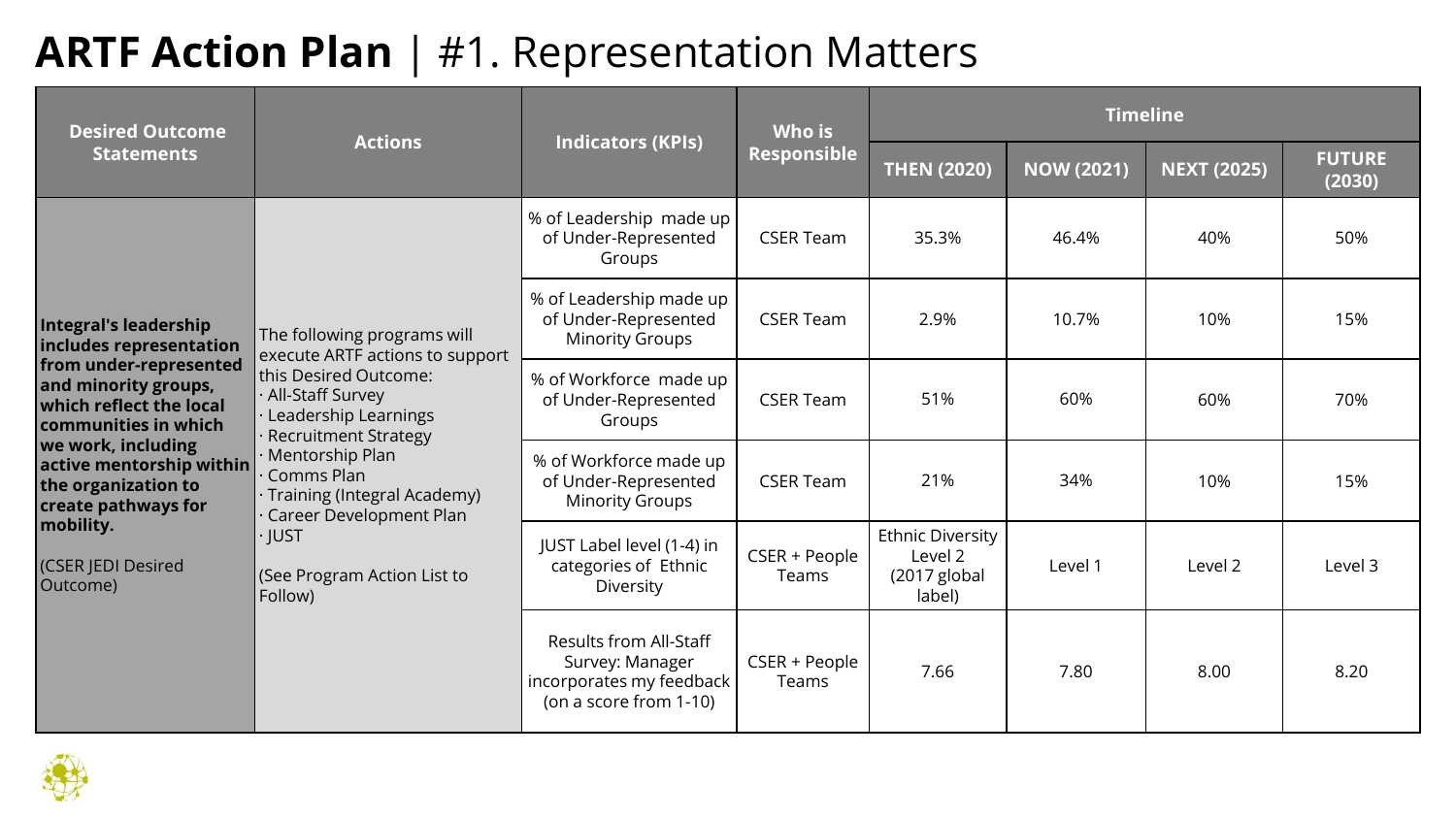### **ARTF Action Plan** | #2. Industry Leadership

| <b>Desired Outcome</b>                                                                                                                                                                                                                                                                                       | <b>Actions</b>                                                                                                                                             | <b>Indicators (KPIs)</b>                                                                              | Who is                                      | <b>Timeline</b>   |                    |                                   |      |  |
|--------------------------------------------------------------------------------------------------------------------------------------------------------------------------------------------------------------------------------------------------------------------------------------------------------------|------------------------------------------------------------------------------------------------------------------------------------------------------------|-------------------------------------------------------------------------------------------------------|---------------------------------------------|-------------------|--------------------|-----------------------------------|------|--|
| <b>Statements</b>                                                                                                                                                                                                                                                                                            |                                                                                                                                                            | Responsible                                                                                           | <b>THEN (2020)</b>                          | <b>NOW (2021)</b> | <b>NEXT (2025)</b> | <b>FUTURE</b><br>(2030)           |      |  |
| Integral is committed to<br>The following programs will<br>social equity which is<br>execute ARTF actions to support<br>reflected through our<br>this Desired Outcome:<br>partnerships and<br>Integral Gives<br>projects. We are<br>Go/No Go Tools<br>recognized as a leader<br>Diversity Council + Advocacy | % of Integral Gives pro<br>bono projects focused on<br>supporting<br>underrepresented and<br>underrepresented<br>minority groups.                          | CSER + Integral<br>Gives                                                                              | Program in<br>Development                   | 75%               | 50%                | 75%                               |      |  |
|                                                                                                                                                                                                                                                                                                              |                                                                                                                                                            | % complete on<br>unconscious bias training                                                            | People Team                                 | Launched          | 100%               | 100%                              | 100% |  |
| as a Deep Green +<br><b>Equitable Engineering</b><br>firm.<br>(CSER JEDI Desired<br>Outcome)                                                                                                                                                                                                                 | <b>within the AEC industry</b><br>· Training (Integral Academy)<br>Impact Fund<br><b>IG Awards</b><br>Comms Plan<br>(See Program Action List to<br>Follow) | % of suppliers, contractors,<br>manufacturers and<br>vendors whose practises<br>align with our values | <b>Chief Risk</b><br>Officer + CSER<br>Team | N/A               | N/A                | Create Tool /<br>Define<br>System | 75%  |  |
|                                                                                                                                                                                                                                                                                                              |                                                                                                                                                            | % of IG Awards<br>Submissions that positively<br>represent JEDI category                              | Marketing +<br><b>CSER Team</b>             | 7.8%              | 11%                | 10%                               | 25%  |  |

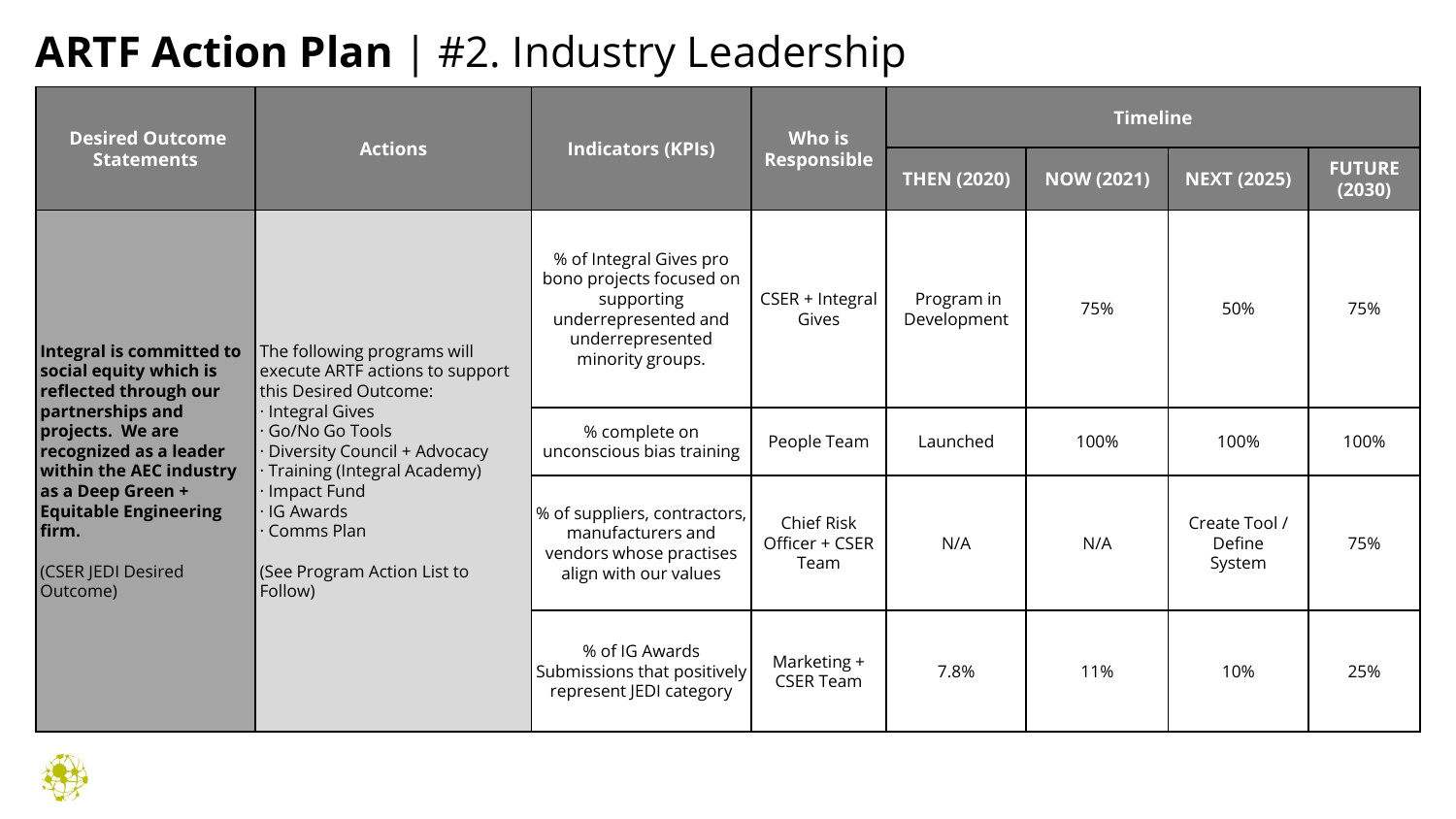### **ARTF Action Plan** | #3. Safe + Inclusive Workplace

| <b>Desired Outcome</b>                                                                                                                                                                                                                                                                                                                                     |                                                                                                     |                                                                          | Who is                                     | <b>Timeline</b>    |                   |                    |                         |  |
|------------------------------------------------------------------------------------------------------------------------------------------------------------------------------------------------------------------------------------------------------------------------------------------------------------------------------------------------------------|-----------------------------------------------------------------------------------------------------|--------------------------------------------------------------------------|--------------------------------------------|--------------------|-------------------|--------------------|-------------------------|--|
| <b>Statements</b>                                                                                                                                                                                                                                                                                                                                          | <b>Actions</b>                                                                                      | <b>Indicators (KPIs)</b>                                                 | Responsible                                | <b>THEN (2020)</b> | <b>NOW (2021)</b> | <b>NEXT (2025)</b> | <b>FUTURE</b><br>(2030) |  |
| The following programs will<br>execute ARTF actions to support<br>Integral is a safe and<br>this Desired Outcome:<br>inclusive workplace<br><b>Recruitment Strategy</b><br>where staff feel that<br><b>Employee Resource Groups</b><br>they can show up, are<br><b>Diversity Council</b><br><b>celebrated</b> and<br>Mentorship Plan<br>supported as their | % of Workforce made up<br>of Under-Represented<br>Groups                                            |                                                                          | 51%                                        | 60%                | 60%               | 70%                |                         |  |
|                                                                                                                                                                                                                                                                                                                                                            |                                                                                                     | % of Workforce made up<br>of Under-Represented<br><b>Minority Groups</b> | People Team +<br><b>Hiring</b><br>Managers | 21%                | 34%               | 10%                | 15%                     |  |
|                                                                                                                                                                                                                                                                                                                                                            |                                                                                                     | Number of nationalities<br>represented                                   |                                            | 55                 | 49                | No Target          | No Target               |  |
| authentic selves.                                                                                                                                                                                                                                                                                                                                          | Career Development Plan<br>Training (Integral Academy)<br>Personal Development Plan<br>· Comms Plan | Number of languages<br>spoken                                            |                                            | 50                 | 53                | No Target          | No Target               |  |
| (CSER JEDI Desired<br>Outcome)<br>(See Program Action List to<br>Follow)                                                                                                                                                                                                                                                                                   |                                                                                                     | % of staff enlisted into<br>ERG groups                                   | Diversity<br>Council                       | N/A                | 9%                | 15%                | 20%                     |  |
|                                                                                                                                                                                                                                                                                                                                                            |                                                                                                     | JUST Level 1-4: Inclusion                                                | People Team +<br>Leadership                | N/A                | Level 2           | Level 3            | Level 4                 |  |

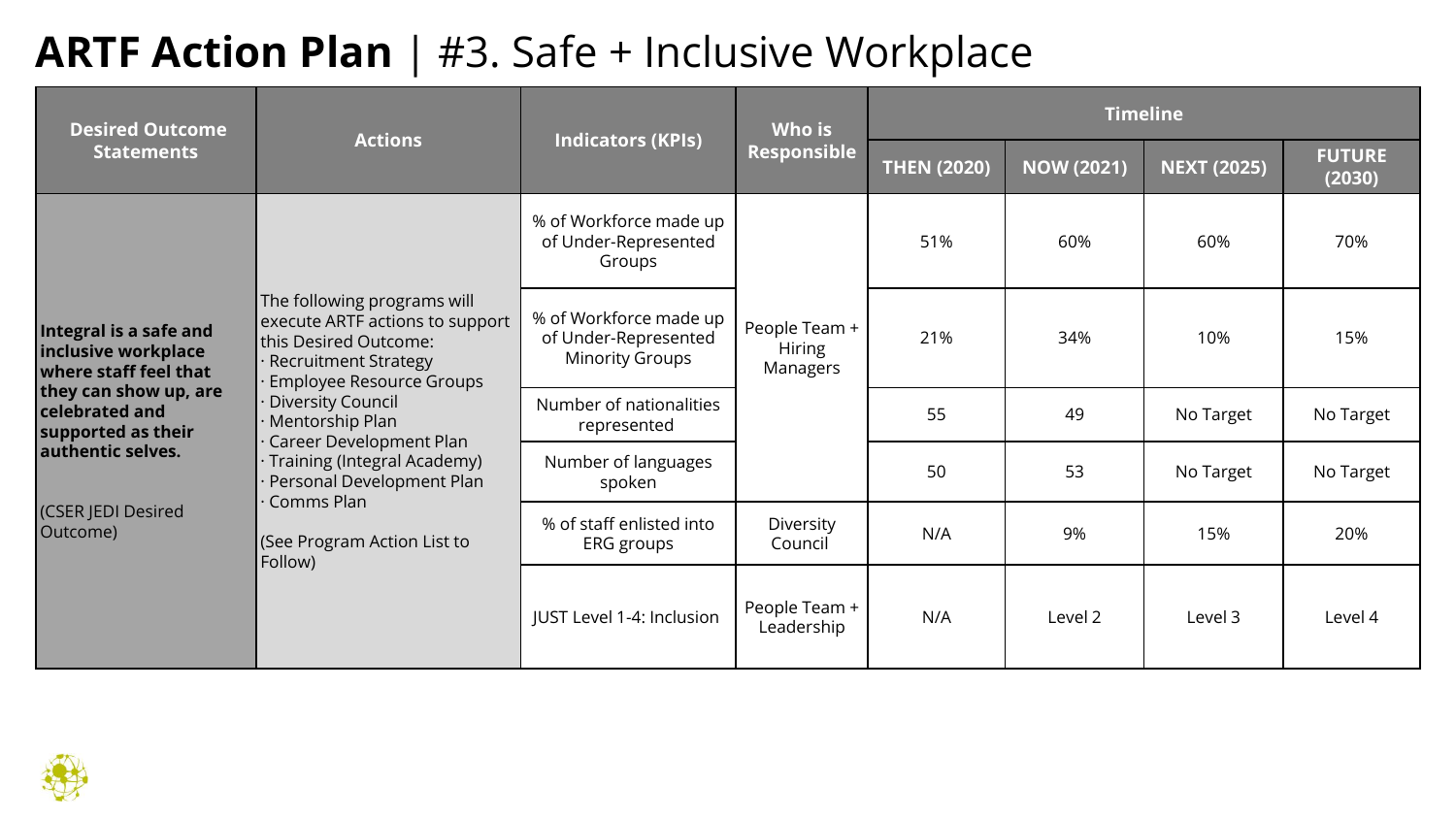### **ARTF Action Plan** | #4. Pay Equity

| <b>Desired Outcome</b>                                                                                                                                                          | <b>Actions</b>                                                                                                                                                                                        | Who is<br><b>Indicators (KPIs)</b>                            |             |                    |                                      | <b>Timeline</b>    |                      |
|---------------------------------------------------------------------------------------------------------------------------------------------------------------------------------|-------------------------------------------------------------------------------------------------------------------------------------------------------------------------------------------------------|---------------------------------------------------------------|-------------|--------------------|--------------------------------------|--------------------|----------------------|
| <b>Statements</b>                                                                                                                                                               |                                                                                                                                                                                                       |                                                               | Responsible | <b>THEN (2020)</b> | <b>NOW (2021)</b>                    | <b>NEXT (2025)</b> | <b>FUTURE (2030)</b> |
|                                                                                                                                                                                 |                                                                                                                                                                                                       | JUST Label level (1-4) in<br>category of Pay Scale<br>Equity  | People Team | Level 3            | Level 4                              | Level 4            | Level 4              |
| Integral strives to<br>achieve pay equity<br>across all position<br>classifications, including<br>intersections of gender,<br>race/ethnicity.<br>(CSER JEDI Desired<br>Outcome) | The following programs will<br>execute ARTF actions to support<br>this Desired Outcome:<br>Career Development Plan<br><b>Recruitment Strategy</b><br>· JUST<br>(See Program Action List to<br>Follow) | JUST Label level (1-4) in<br>category of Gender Pay<br>Equity | People Team | Level 2            | Level 2                              | Level 3            | Level 4              |
|                                                                                                                                                                                 |                                                                                                                                                                                                       | Pay Equity (inclusive of<br>intersectionality)                | People Team | N/A                | Framework<br><b>Creation Started</b> | <10% difference    | <8% difference       |

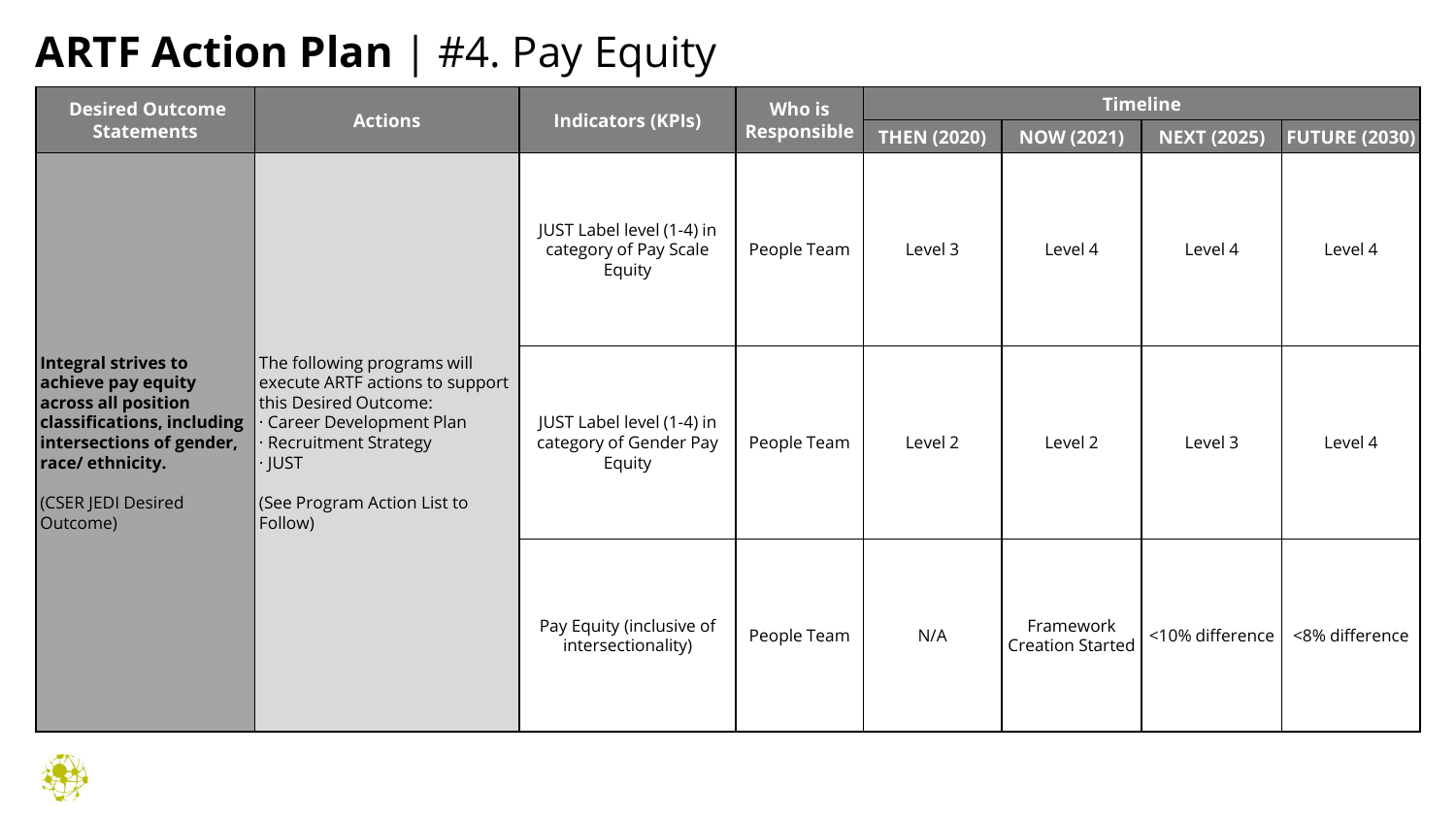### **ARTF Action Plan** | #5. Community Partnerships

| <b>Desired Outcome</b>                                                                                                                                                                                                                                                                                                       |                                        |                                                                                                               | <b>Timeline</b><br><b>Who is</b>     |                         |                          |                                             |                           |  |  |
|------------------------------------------------------------------------------------------------------------------------------------------------------------------------------------------------------------------------------------------------------------------------------------------------------------------------------|----------------------------------------|---------------------------------------------------------------------------------------------------------------|--------------------------------------|-------------------------|--------------------------|---------------------------------------------|---------------------------|--|--|
| <b>Statements</b>                                                                                                                                                                                                                                                                                                            | <b>Actions</b>                         | <b>Indicators (KPIs)</b>                                                                                      | Responsible                          | <b>THEN (2020)</b>      | <b>NOW (2021)</b>        | <b>NEXT (2025)</b>                          | <b>FUTURE</b><br>(2030)   |  |  |
| Integral actively                                                                                                                                                                                                                                                                                                            |                                        | Number of hours of<br>volunteering per<br>employee                                                            | Integral Gives +<br><b>CSER Team</b> | N/A                     | 4 hours per<br>year      | 8 hours per year 8 hours per year           |                           |  |  |
| supports educational<br>organizations to build a<br>talent pipeline that<br>bolsters our JEDI goals                                                                                                                                                                                                                          | The following programs will            | Total donations (USD)<br>(from organization)                                                                  | Integral Gives +<br><b>CSER Team</b> | \$20, 394 USD<br>(2019) | >1% of profit<br>donated | 2% of profit                                | 3% of profit              |  |  |
| and works towards<br>execute ARTF actions to support<br>this Desired Outcome:<br>achieving demographic<br>Integral Gives<br>parity through<br>community outreach<br>Go/No Go Tools<br>and charitable giving<br>Impact Fund<br>$\log$ , National Society of<br><b>Recruitment Strategy</b><br><b>Black Engineers, Society</b> | Diversity Council + Advocacy           | Utilize Go/No Go Tools to<br>identify % of partnerships<br>with Black and minority<br>owned clients and firms | Marketing +<br><b>CSER</b>           | N/A                     | N/A                      | <b>Evaluate Data</b><br>and Set Strategy    | 5%                        |  |  |
| of Women Engineer,<br>girlswhoengineer.com e<br>$\mathsf{tc}.$<br>(CSER Education +                                                                                                                                                                                                                                          | (See Program Action List to<br>Follow) | # of BIPOC centred job<br>fairs we attend                                                                     | People Team                          | N/A                     | N/A                      | Program +<br>Partnerships in<br>Development | min. 1/region<br>annually |  |  |
| Impact Desired Outcome)                                                                                                                                                                                                                                                                                                      |                                        | # of BIPOC AEC<br>organizations we are<br>members of                                                          | Diversity<br>Council                 | N/A                     | N/A                      | Program +<br>Partnerships in<br>Development | min. 1/region             |  |  |

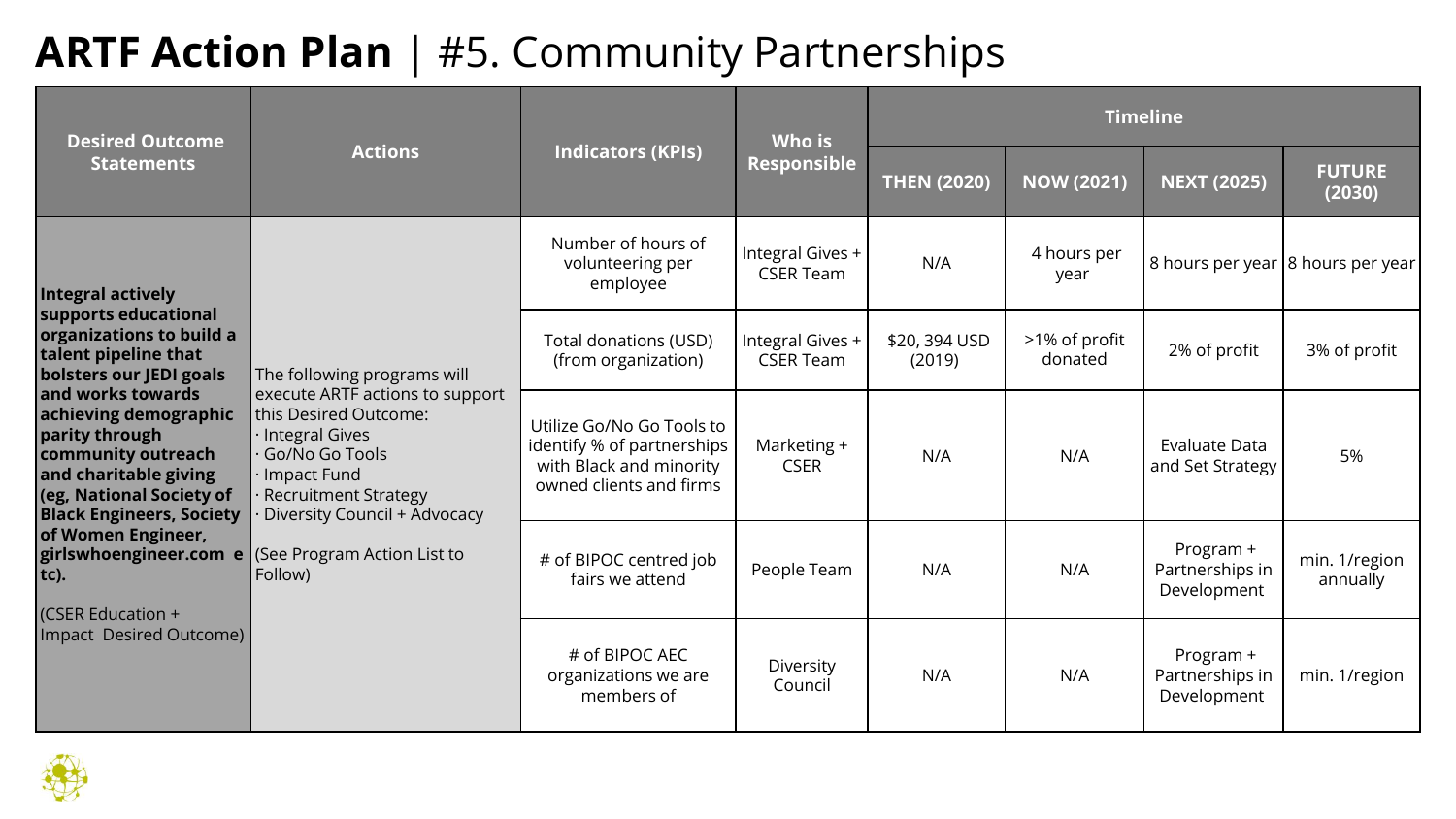# <span id="page-7-0"></span>**Actions + Impact**

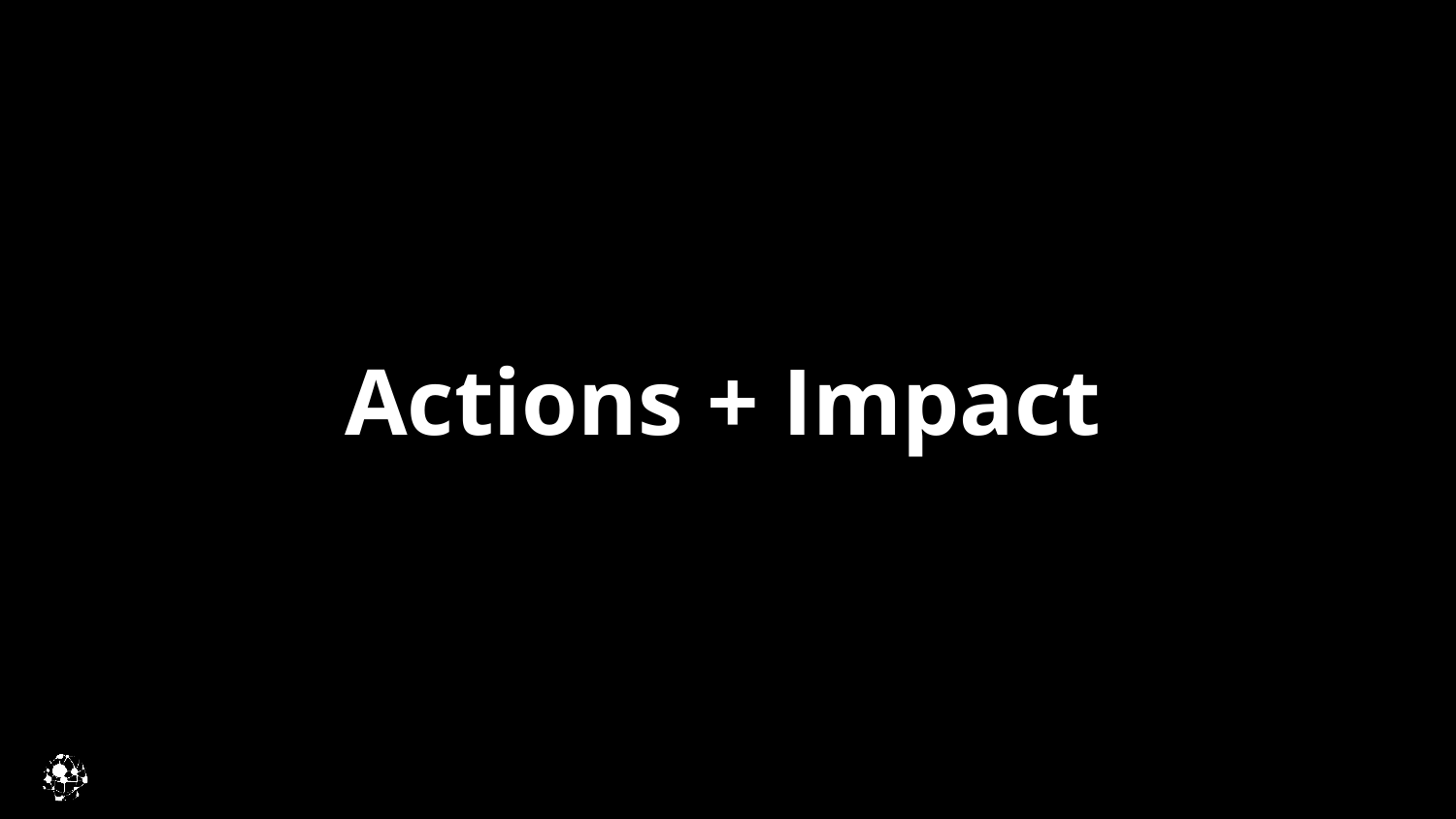## **ARTF Action Plan** | ARTF Desired Outcomes

On the right you will find the Desired Outcomes identified by Integral's Anti-Racism Task Force (ARTF).

These Desired Outcomes align with existing CSER Desired Outcome statements from the Justice, Equity, Diversity, and Inclusion category (1, 2, 3, 4) and Education + Impact category (5).

For us it is all about taking aligned action – meaning that our intensions (mission, vision, values) are aligned with what we say (commitments) and the actions which we take (walking the talk).

#### **Our goal is to become a Deep Green + Equitable Engineering and Consultancy firm.**

The following pages provide each of the specific actions which we are committing to take. These reflect an aspect that supports making Integral an anti-racist organization through pro-active engagement and change.

We understand that this action plan will need to be revisited on an annual basis and updated based on our lived experiences. This 2022 update serves as the first progress update and revision of the actions within the plan.

#### **#1. REPRESENTATION MATTERS**

Integral's leadership includes representation from underrepresented and minority groups, which reflect the local communities in which we work, including active mentorship within the organization to create pathways for mobility.

#### **#2. INDUSTRY LEADERSHIP**

Integral is committed to social equity which is reflected through our partnerships and projects. We are recognized as a leader within the AEC industry as a Deep Green + Equitable Engineering firm.

#### **#3. SAFE + INCLUSIVE WORKPLACE**

Integral is a safe and inclusive workplace where staff feel that they can show up, are celebrated and supported as their authentic selves.

#### **#4. PAY EQUITY**

Integral strives to achieve pay equity across all position classifications, including intersections of gender, race/ ethnicity.

#### **#5. COMMUNITY PARTNERSHIPS**

Integral actively supports educational organizations to build a talent pipeline that bolsters our JEDI goals and works towards achieving demographic parity through community outreach and charitable giving (e.g. National Society of Black Engineers, Society of Women Engineer, girlswhoengineer.com, etc.).

#### **ACTION CATEGORIES Table of Contents**

- **[Mentorship](https://integralgroup2.sharepoint.com/:p:/s/IGsAnti-RacismTaskforce/EZGPbCVQ1KtOrIqp5rtYDbgBwIJyDeiXYVYJ4t6IIZvSag?e=PoW3aa&nav=eyJzSWQiOjEwMjQsImNJZCI6NDA5OTcxMDg0N30)**
- **[Career Development](https://integralgroup2.sharepoint.com/:p:/s/IGsAnti-RacismTaskforce/EZGPbCVQ1KtOrIqp5rtYDbgBwIJyDeiXYVYJ4t6IIZvSag?e=NhtVGN&nav=eyJzSWQiOjEwMjUsImNJZCI6MjU2NTEzMTcxfQ)**
- **[Personal Development](https://integralgroup2.sharepoint.com/:p:/s/IGsAnti-RacismTaskforce/EZGPbCVQ1KtOrIqp5rtYDbgBwIJyDeiXYVYJ4t6IIZvSag?e=KScy6M&nav=eyJzSWQiOjEwMjYsImNJZCI6NTI1NTQ2OTM1fQ)**
- **[Training](https://integralgroup2.sharepoint.com/:p:/s/IGsAnti-RacismTaskforce/EZGPbCVQ1KtOrIqp5rtYDbgBwIJyDeiXYVYJ4t6IIZvSag?e=6yYjVd&nav=eyJzSWQiOjEwMjcsImNJZCI6Mzk0MjQzMjgwN30)**
- **[Leadership Learnings](https://integralgroup2.sharepoint.com/:p:/s/IGsAnti-RacismTaskforce/EZGPbCVQ1KtOrIqp5rtYDbgBwIJyDeiXYVYJ4t6IIZvSag?e=yZtpaH&nav=eyJzSWQiOjEwMjgsImNJZCI6NDE3OTA3NDEyOH0)**
- **[Integral Gives](https://integralgroup2.sharepoint.com/:p:/s/IGsAnti-RacismTaskforce/EZGPbCVQ1KtOrIqp5rtYDbgBwIJyDeiXYVYJ4t6IIZvSag?e=luam6U&nav=eyJzSWQiOjEwMjksImNJZCI6MjE1NjQwODU2M30)**
- **[Diversity Council + Employee Resource](https://integralgroup2.sharepoint.com/:p:/s/IGsAnti-RacismTaskforce/EZGPbCVQ1KtOrIqp5rtYDbgBwIJyDeiXYVYJ4t6IIZvSag?e=m7Rb8a&nav=eyJzSWQiOjEwMzMsImNJZCI6NTM4NDcyOTl9)  Groups (ERGs)**
- **[CSER All-Staff Survey](https://integralgroup2.sharepoint.com/:p:/s/IGsAnti-RacismTaskforce/EZGPbCVQ1KtOrIqp5rtYDbgBwIJyDeiXYVYJ4t6IIZvSag?e=MIKgr4&nav=eyJzSWQiOjEwMzUsImNJZCI6NDA5MDQ2ODMyMX0)**
- **[Industry Advocacy + JUST Label](https://integralgroup2.sharepoint.com/:p:/s/IGsAnti-RacismTaskforce/EZGPbCVQ1KtOrIqp5rtYDbgBwIJyDeiXYVYJ4t6IIZvSag?e=Bpt4r7&nav=eyJzSWQiOjEwMzYsImNJZCI6OTQzMzQ1NTgyfQ)**
- **[Comms Plan](https://integralgroup2.sharepoint.com/:p:/s/IGsAnti-RacismTaskforce/EZGPbCVQ1KtOrIqp5rtYDbgBwIJyDeiXYVYJ4t6IIZvSag?e=DZ8Uuj&nav=eyJzSWQiOjEwMzgsImNJZCI6NjEwOTY0NDg1fQ)**
- **[Project Go/No Go Tool](https://integralgroup2.sharepoint.com/:p:/s/IGsAnti-RacismTaskforce/EZGPbCVQ1KtOrIqp5rtYDbgBwIJyDeiXYVYJ4t6IIZvSag?e=n6GNJQ&nav=eyJzSWQiOjEwMzksImNJZCI6MzY2NDU4MjgzNn0)**
- **[Recruiting](https://integralgroup2.sharepoint.com/:p:/s/IGsAnti-RacismTaskforce/EZGPbCVQ1KtOrIqp5rtYDbgBwIJyDeiXYVYJ4t6IIZvSag?e=JKMTbA&nav=eyJzSWQiOjEwNDAsImNJZCI6NDI4ODAwNjc0Mn0)**
- **[Founder's Influence](https://integralgroup2.sharepoint.com/:p:/s/IGsAnti-RacismTaskforce/EZGPbCVQ1KtOrIqp5rtYDbgBwIJyDeiXYVYJ4t6IIZvSag?e=P00Yl6&nav=eyJzSWQiOjEwNDEsImNJZCI6MjU5NjE5MjE2OX0)**

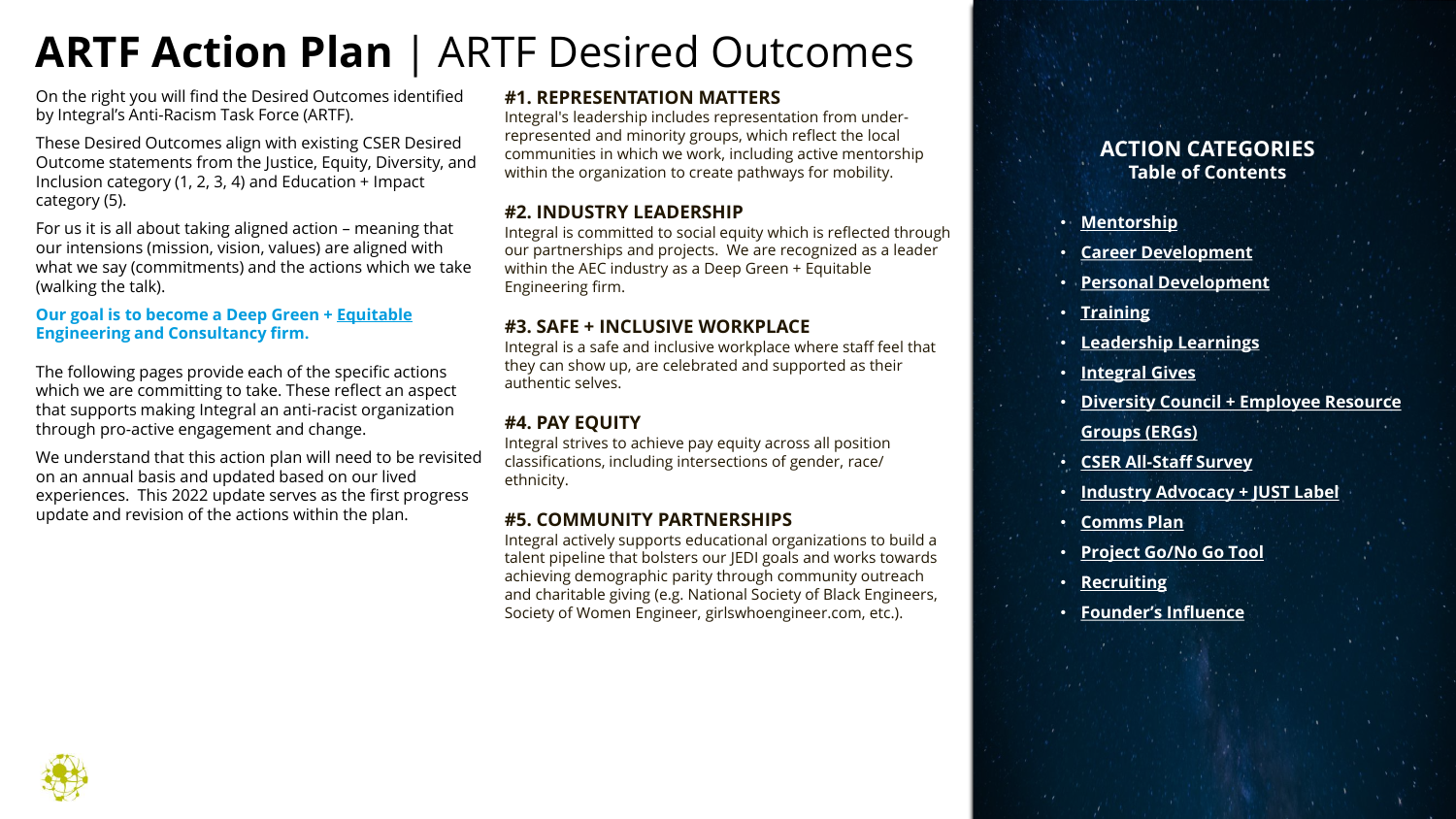## **ARTF Action Plan** | Mentorship

We recognize that mentorship takes place at many levels and in many different ways. We are committed to the continued evolution of mentorship activities in order to provide the best support to our staff in an equitable manner which will help foster a culture of inclusion and growth.

| <b>ACTIONS</b>                                                                                                                                                      | <b>THEN</b><br>(2020) | <b>NOW</b><br>(2021) | <b>NEXT</b><br>$(2022 - 2025)$ | <b>FUTURE</b><br>$(2026 - 2030)$ |
|---------------------------------------------------------------------------------------------------------------------------------------------------------------------|-----------------------|----------------------|--------------------------------|----------------------------------|
| 'Tell Us More' Leadership interviews hosted to inform and inspire upcoming<br>leaders and allow them to share new perspectives: features BIPOC + Womxn<br>Leaders.* |                       |                      |                                |                                  |
| 'Tell Us More' platform on Connect: Framework for virtual and organic<br>mentorship opportunities.*                                                                 |                       |                      |                                |                                  |
| Informal meetings (one-on-one check-ins between managers and staff) include<br>time for personal check-ins.                                                         |                       |                      |                                |                                  |
| Employees who identify as under-represented groups and under-represented<br>minority groups are set up with formal mentors, as requested.                           |                       |                      |                                |                                  |

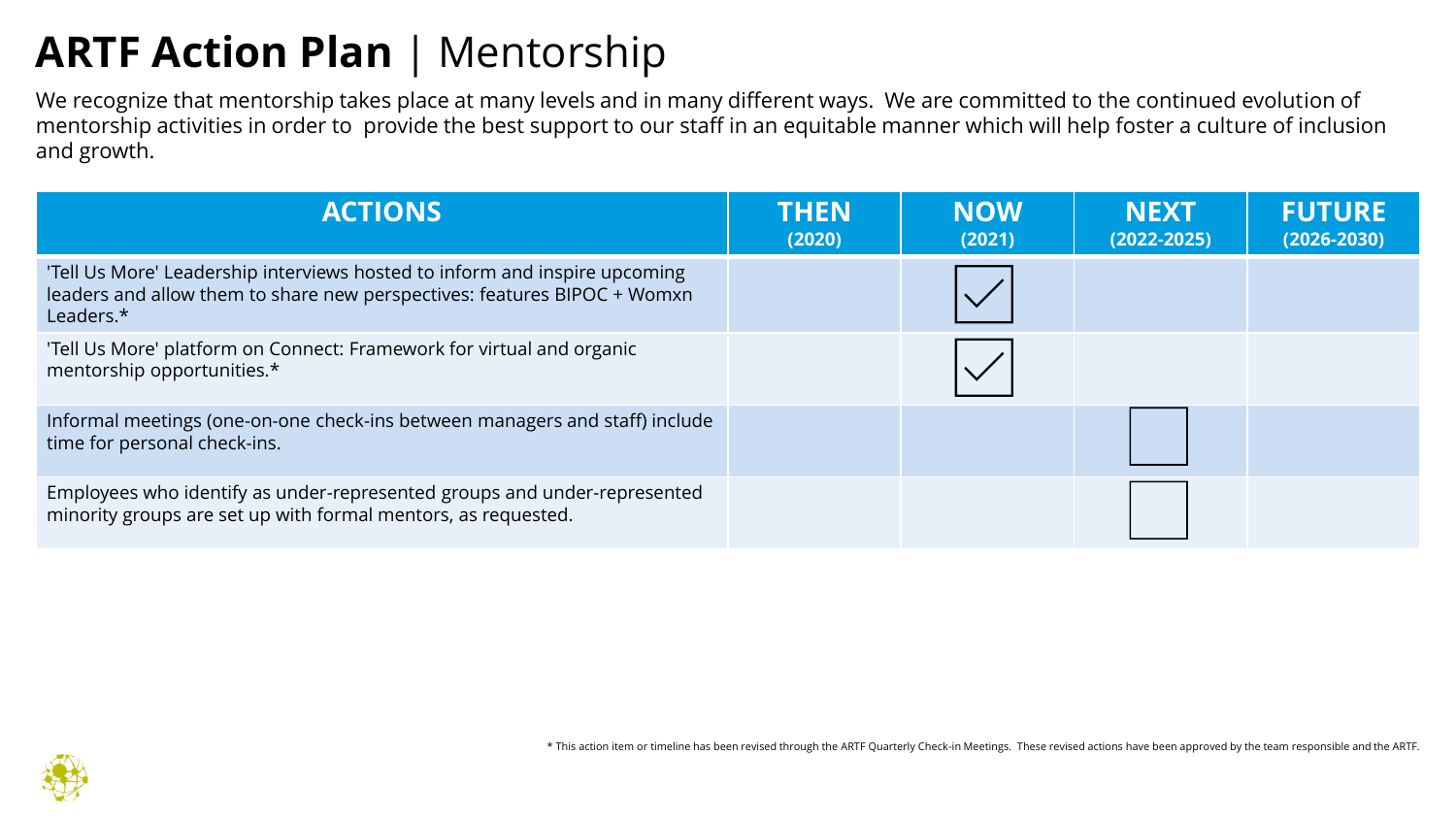### **ARTF Action Plan** | Career Development

Career Development at Integral aims to provide constructive feedback, access to learning, self development resources and clear career pathways for all of our employees. An objective, consistent pathway and promotion evaluation process will help to ensure that biases are not part of the decision making process.

| <b>ACTIONS</b>                                                                                                                                                                                      | <b>THEN</b><br>(2020) | <b>NOW</b><br>(2021) | <b>NEXT</b><br>$(2022 - 2025)$ | <b>FUTURE</b><br>$(2026 - 2030)$ |
|-----------------------------------------------------------------------------------------------------------------------------------------------------------------------------------------------------|-----------------------|----------------------|--------------------------------|----------------------------------|
| Evaluate and begin to update succession planning framework.                                                                                                                                         |                       |                      |                                |                                  |
| Creating career pathways through the career development initiative - job<br>architecture framework for every role to have pathways for progression.*                                                |                       |                      |                                |                                  |
| Evaluate Performance Review process and identify improvements that will help<br>remove biases within feedback and career development conversations,<br>implement updates.                           |                       |                      |                                |                                  |
| Every employee (and their manager) knows what career pathway they want to<br>take. This is achieved through the performance review and development<br>process where managers help provide guidance. |                       |                      |                                |                                  |
| Every promotion is evaluated through the lens of career pathways and skills<br>matrix.                                                                                                              |                       |                      |                                |                                  |
| Our pipeline and succession planning is healthy allowing for upper level hires<br>to be filled internally.                                                                                          |                       |                      |                                |                                  |

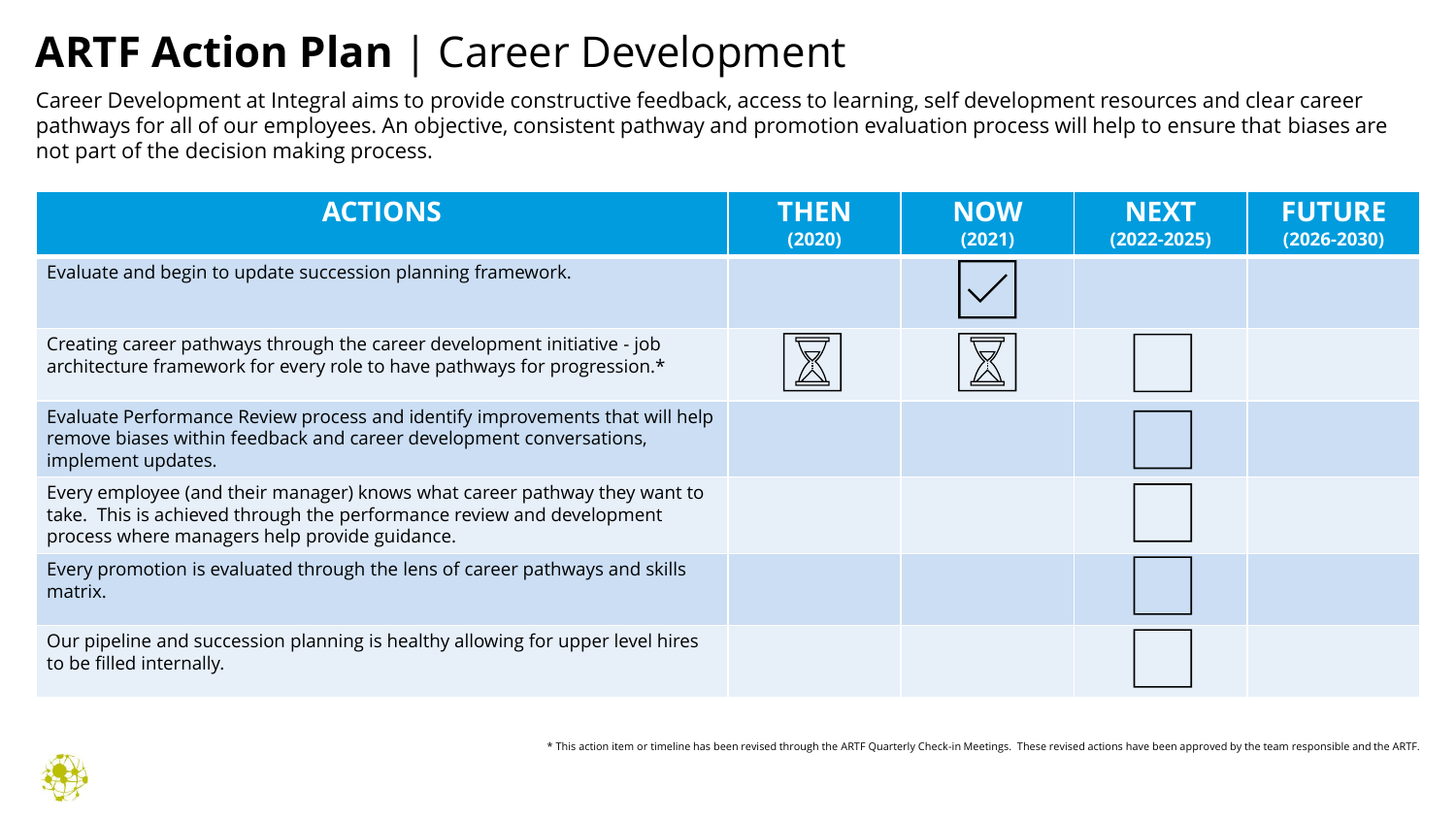### **ARTF Action Plan** | Personal Development

At Integral, we are invested in our people. We aim to bolster our employee's personal development by providing support, resources and tools to help each person on their journey towards reaching their highest potential in many realms including anti-racism.

| <b>ACTIONS</b>                                                                                                                                                                                    | <b>THEN</b><br>(2020) | <b>NOW</b><br>(2021) | <b>NEXT</b><br>$(2022 - 2025)$ | <b>FUTURE</b><br>$(2026 - 2030)$ |
|---------------------------------------------------------------------------------------------------------------------------------------------------------------------------------------------------|-----------------------|----------------------|--------------------------------|----------------------------------|
| Online Library of Anti-Racism resources continues to grow and be shared out<br>periodically to all-staff.                                                                                         |                       |                      |                                |                                  |
| In-office Little Library which includes books to educate, inspire and raise<br>awareness of anti-racism (eg. "White Fragility", "Me & White Supremacy", "How<br>to Become an Anti-Racist", etc.). |                       |                      |                                |                                  |

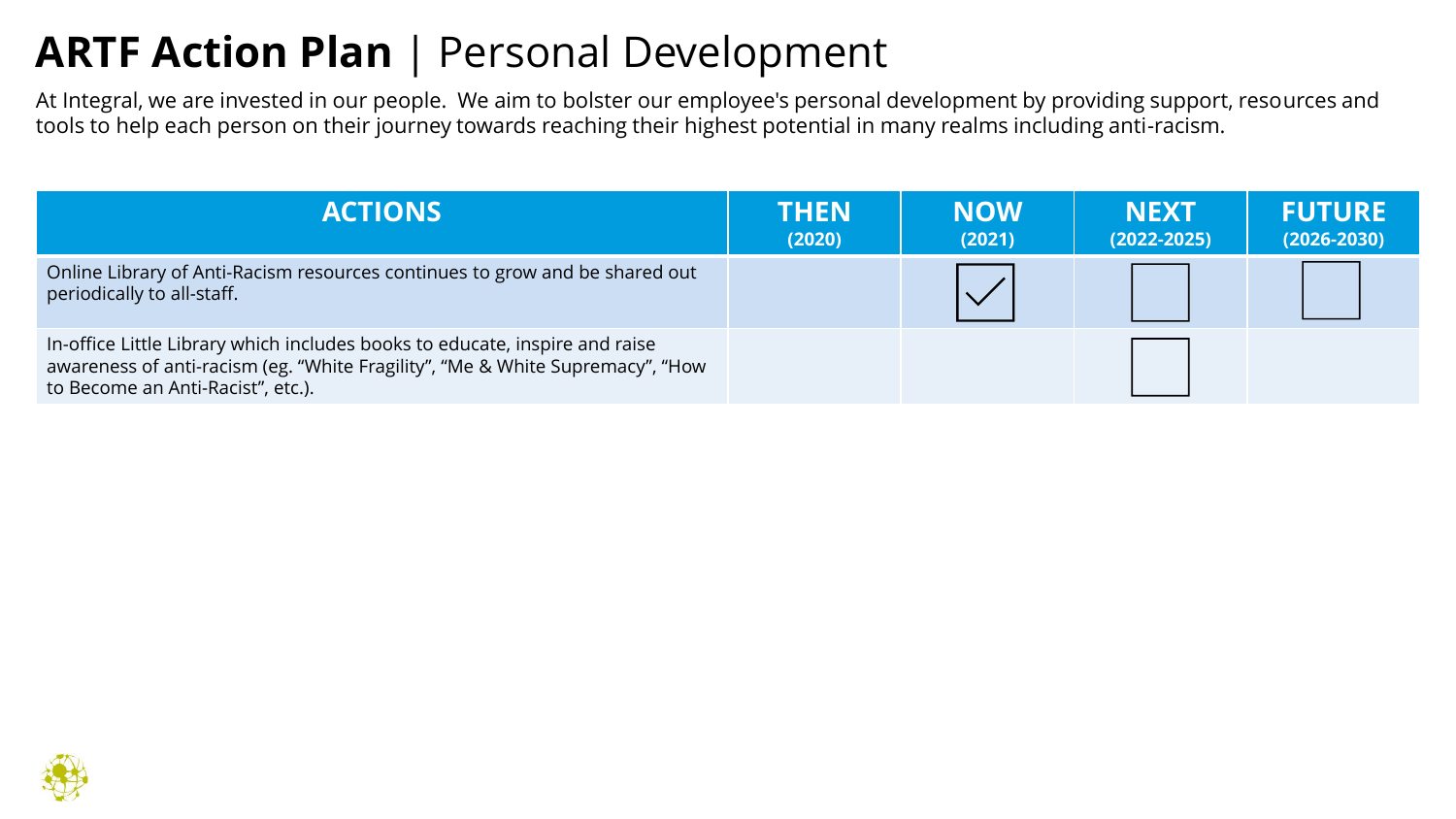## **ARTF Action Plan** | Training

We are committed to providing the necessary education and tools to foster an environment of equity and opportunity for all, as well as ensuring the workplace is free of harassment, discrimination and bias.

| <b>ACTIONS</b>                                                                                  | <b>THEN</b><br>(2020) | <b>NOW</b><br>(2021) | <b>NEXT</b><br>$(2022 - 2025)$ | <b>FUTURE</b><br>$(2026 - 2030)$ |
|-------------------------------------------------------------------------------------------------|-----------------------|----------------------|--------------------------------|----------------------------------|
| Mandatory annual unconscious bias (phase 1), harassment and discrimination<br>online trainings. |                       |                      |                                |                                  |
| Roll out Unconscious Bias (phase 2) training that goes deeper.*                                 |                       |                      |                                |                                  |
| Consultant and curriculum selected for diversity and inclusion training.*                       |                       |                      |                                |                                  |
| Live facilitated diversity and inclusion training curriculum launched.*                         |                       |                      |                                |                                  |
| How to handle micro-aggressions in the workplace training for Leadership<br>Team.               |                       |                      |                                |                                  |
| Emotional Intelligence training for the Leadership teams.                                       |                       |                      |                                |                                  |
| How to handle micro-aggressions in the workplace training available for all<br>staff.           |                       |                      |                                |                                  |
| Emotional Intelligence training for the up and coming leaders within our<br>pipeline.           |                       |                      |                                |                                  |

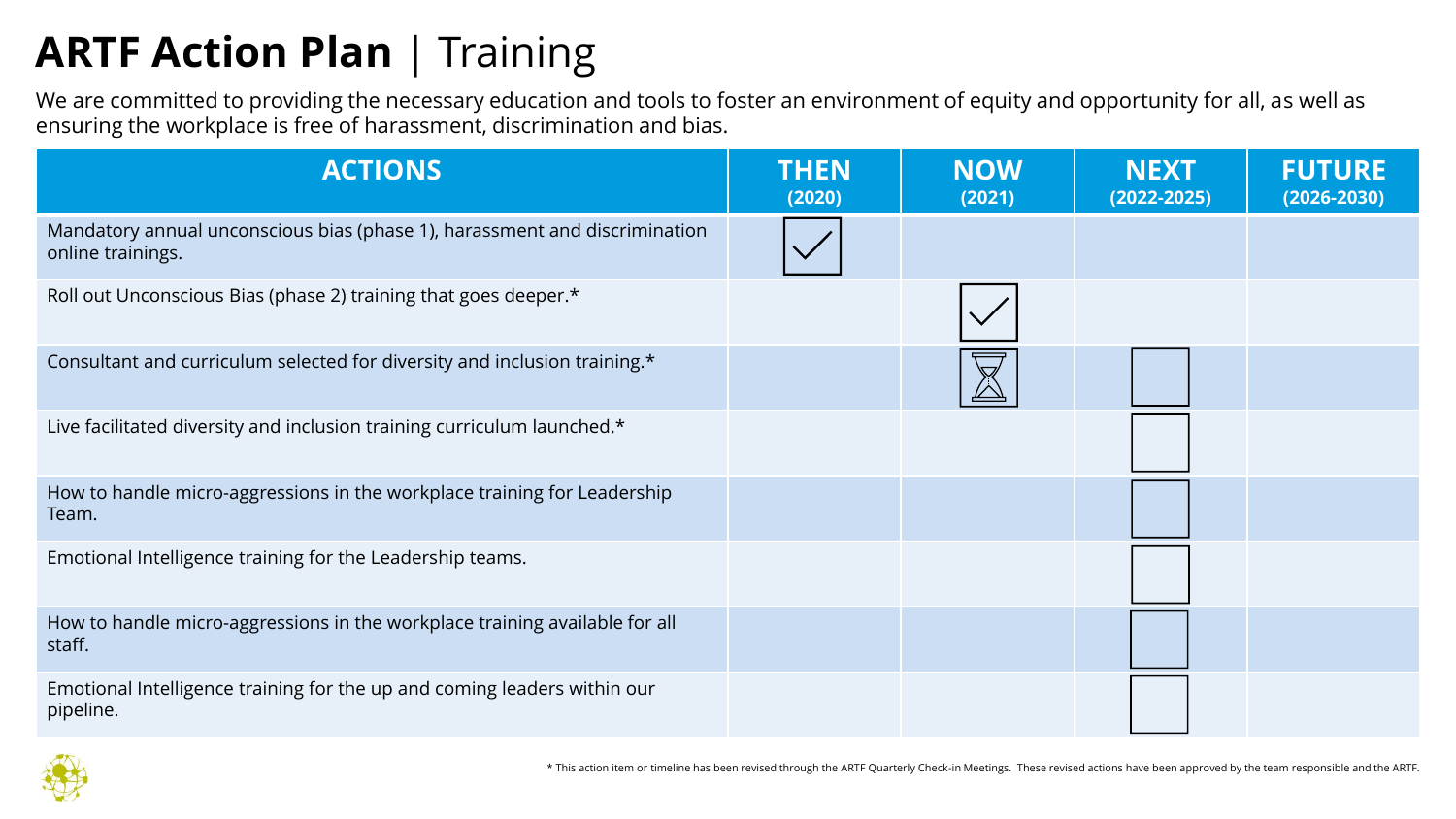### **ARTF Action Plan** | Leadership Learnings

Integral's leadership is committed to continuous learning and adaptation to best serve our staff, clients and firm. This commitment extends to our work and learning around anti-racism. We understand that change needs to happen from the bottom up, as well as from the top.

| <b>ACTIONS</b>                                                                                  | <b>THEN</b><br>(2020) | <b>NOW</b><br>(2021) | <b>NEXT</b><br>$(2022 - 2025)$ | <b>FUTURE</b><br>$(2026 - 2030)$ |
|-------------------------------------------------------------------------------------------------|-----------------------|----------------------|--------------------------------|----------------------------------|
| Leadership Participates in ARTF Workshops.                                                      |                       |                      |                                |                                  |
| Quarterly ARTF Updates sent out via Connect to share progress.*                                 |                       | $\triangledown$      |                                |                                  |
| Quarterly ARTF + Action Plan progress updates to SMT and Managing<br>Principals.*               |                       | ∨                    |                                |                                  |
| Leadership commitment to anti-racist learning: read 1 book from ARTF<br>resource list annually. |                       |                      |                                |                                  |
| Leadership Participation in ERG program.                                                        |                       |                      |                                |                                  |

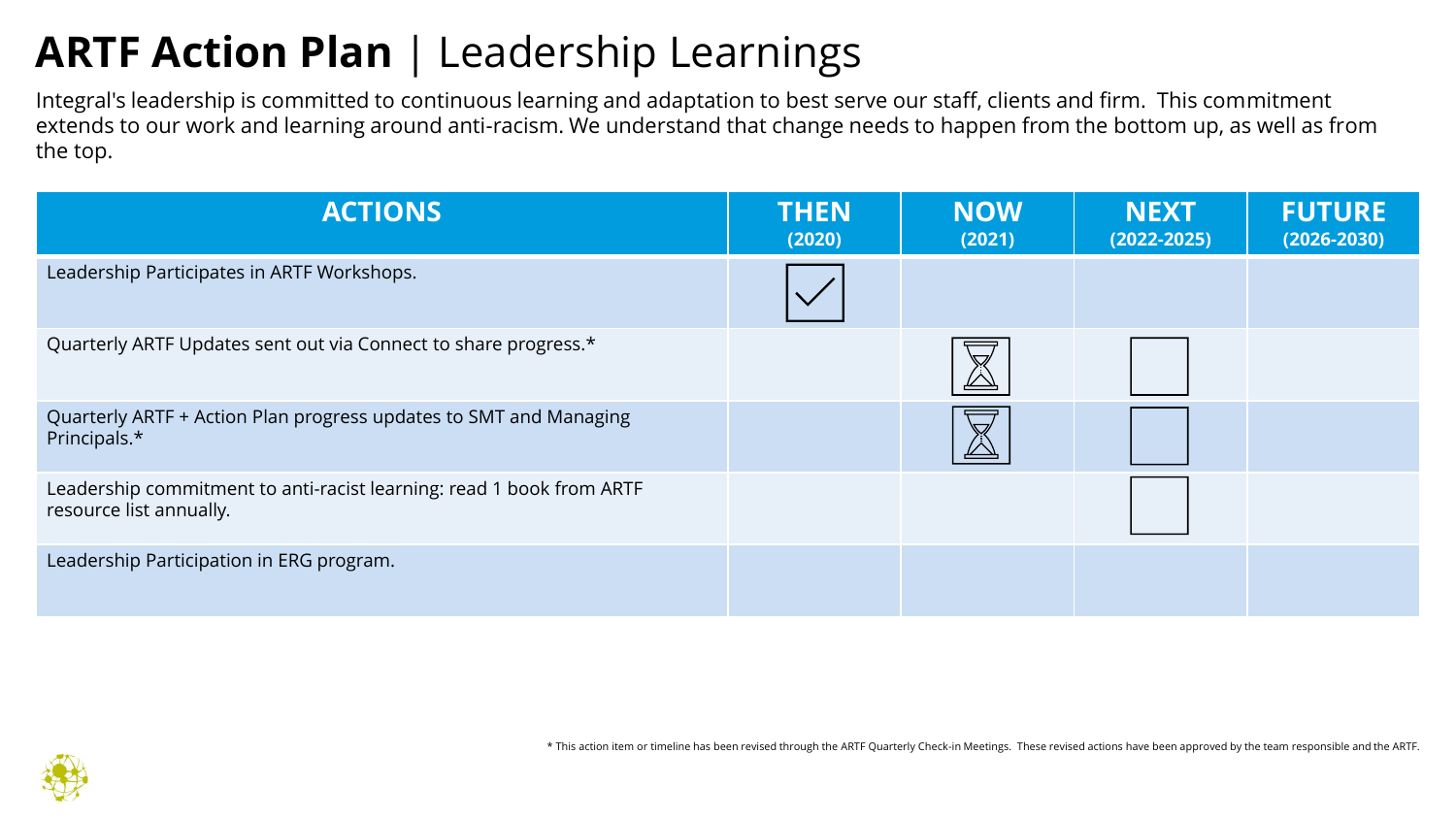## **ARTF Action Plan** | Integral Gives (page 1 of 2)

Integral Gives is an effort to develop a global framework formalizing Integral's commitment to giving back. Supporting the most vulnerable, under-served and under-represented through our technical expertise, time and funds. This initiative provides the framework for Integral's charitable work and outreach efforts around Anti-Racism.

| <b>ACTIONS</b>                                                                                                                                                                                                                                    | <b>THEN</b><br>(2020) | <b>NOW</b><br>(2021) | <b>NEXT</b><br>$(2022 - 2025)$ | <b>FUTURE</b><br>$(2026 - 2030)$ |
|---------------------------------------------------------------------------------------------------------------------------------------------------------------------------------------------------------------------------------------------------|-----------------------|----------------------|--------------------------------|----------------------------------|
| #WeAreIntegral Month will continue to focus on supporting causes that impact<br>underrepresented and minority groups.                                                                                                                             |                       |                      |                                |                                  |
| Launch Integral Gives Program streams: Volunteering, Pro-Bono Work, Youth<br>Outreach, Integral Engaged. Pro-bono work taken on is intentionally focused<br>on positively impacting underrepresented, minority or under-resourced<br>communities. |                       |                      |                                |                                  |
| Integral Gives volunteering mandates 30% focus on anti-racism efforts or<br>supporting under-represented minority groups.                                                                                                                         |                       |                      |                                |                                  |
| Offices partner with a local school (ages 8-16) from low-income/ under-<br>resourced areas annually to provide outreach throughout the year.                                                                                                      |                       |                      |                                |                                  |
| Creating mentorship opportunities for under-privileged, under-represented<br>and minority groups through both technical and non-traditions routes into the<br>AEC industry.                                                                       |                       |                      |                                |                                  |

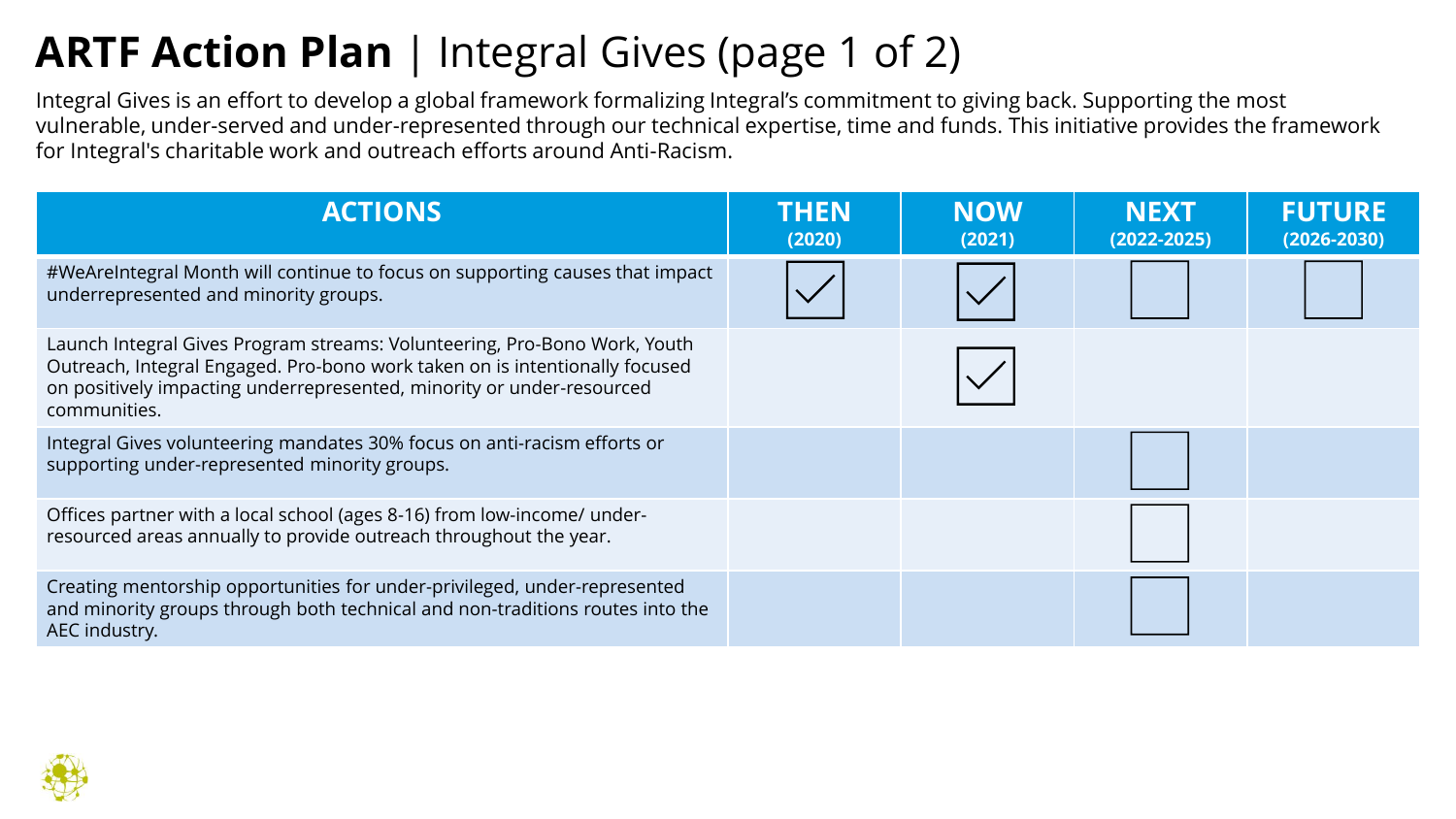### **ARTF Action Plan** | Integral Gives (page 2 of 2)

Integral Gives is an effort to develop a global framework formalizing Integral's commitment to giving back. Supporting the most vulnerable, under-served and under-represented through our technical expertise, time and funds. This initiative provides the framework for Integral's charitable work and outreach efforts around Anti-Racism.

| <b>ACTIONS</b>                                                                                                                                                                                                           | <b>THEN</b><br>(2020) | <b>NOW</b><br>(2021) | <b>NEXT</b><br>$(2022 - 2025)$ | <b>FUTURE</b><br>$(2026 - 2030)$ |
|--------------------------------------------------------------------------------------------------------------------------------------------------------------------------------------------------------------------------|-----------------------|----------------------|--------------------------------|----------------------------------|
| BIPOC outreach group to visit under-privileged schools and speak about their<br>journey to where they are now with the aim to inspire children and open their<br>eyes to opportunities within the AEC industry for them. |                       |                      |                                |                                  |
| Host a BIPOC children in engineering day where we invite groups from<br>organizations which are centred around the BIPOC community to come into<br>the office for a show and tell day.                                   |                       |                      |                                |                                  |
| Integral BIPOC Scholarship created to support future generations.                                                                                                                                                        |                       |                      |                                |                                  |

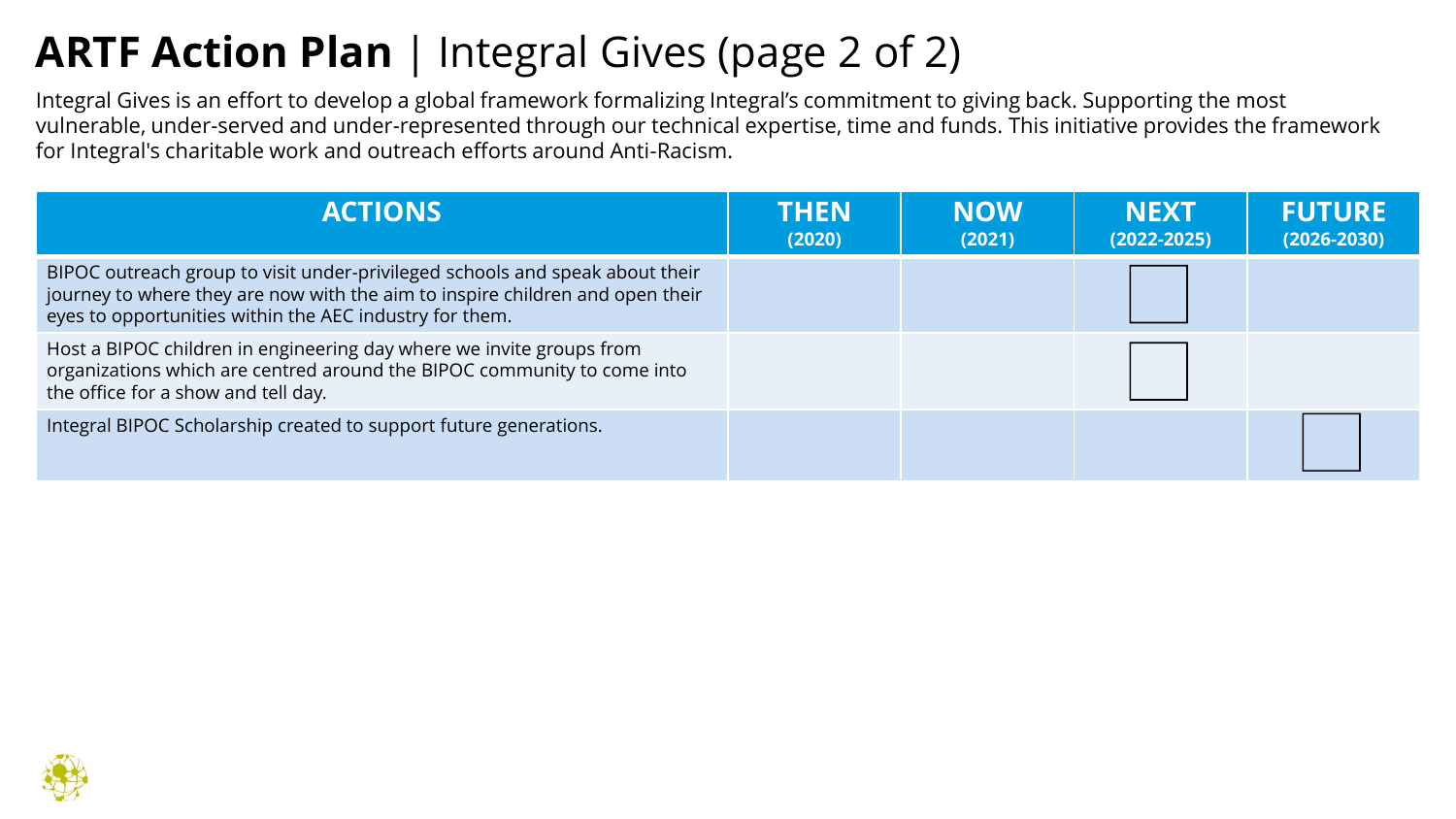### **ARTF Action Plan** | Diversity Council + ERGs

Aimed at creating a safe + inclusive work environment. The overarching focus is to provide opportunity and support to people of all races, ethnicities, religions, genders, sexual orientations, gender identifications, abilities, incomes, marital statuses, ages, geographic locations, philosophies, and veteran status in all levels of staff and leadership. The DC launched ERGs in Q1 2021, including a group for BIPOC staff.

| <b>ACTIONS</b>                                                                                                                                     | <b>THEN</b><br>(2020) | <b>NOW</b><br>(2021) | <b>NEXT</b><br>$(2022 - 2025)$ | <b>FUTURE</b><br>$(2026 - 2030)$ |
|----------------------------------------------------------------------------------------------------------------------------------------------------|-----------------------|----------------------|--------------------------------|----------------------------------|
| Update firm-wide meeting templates, and PPT templates to include land<br>acknowledgements.*                                                        |                       |                      |                                |                                  |
| Employee Resource Groups (ERGs) launch starting with our base groups<br>around mental health, the BIPOC community, LQBTQIA+ and Womxn.             |                       |                      |                                |                                  |
| Creating safe spaces during all meetings to encourage vulnerability, inclusion<br>and understanding: start all internal meetings with 'clearings'. |                       |                      |                                |                                  |
| Include land acknowledgements during all formal meetings.                                                                                          |                       |                      |                                |                                  |
| Assess the ethnic and racial makeup of our BIPOC ERG and make more specific<br>ERGs where there is the desire and numbers permit.                  |                       |                      |                                |                                  |

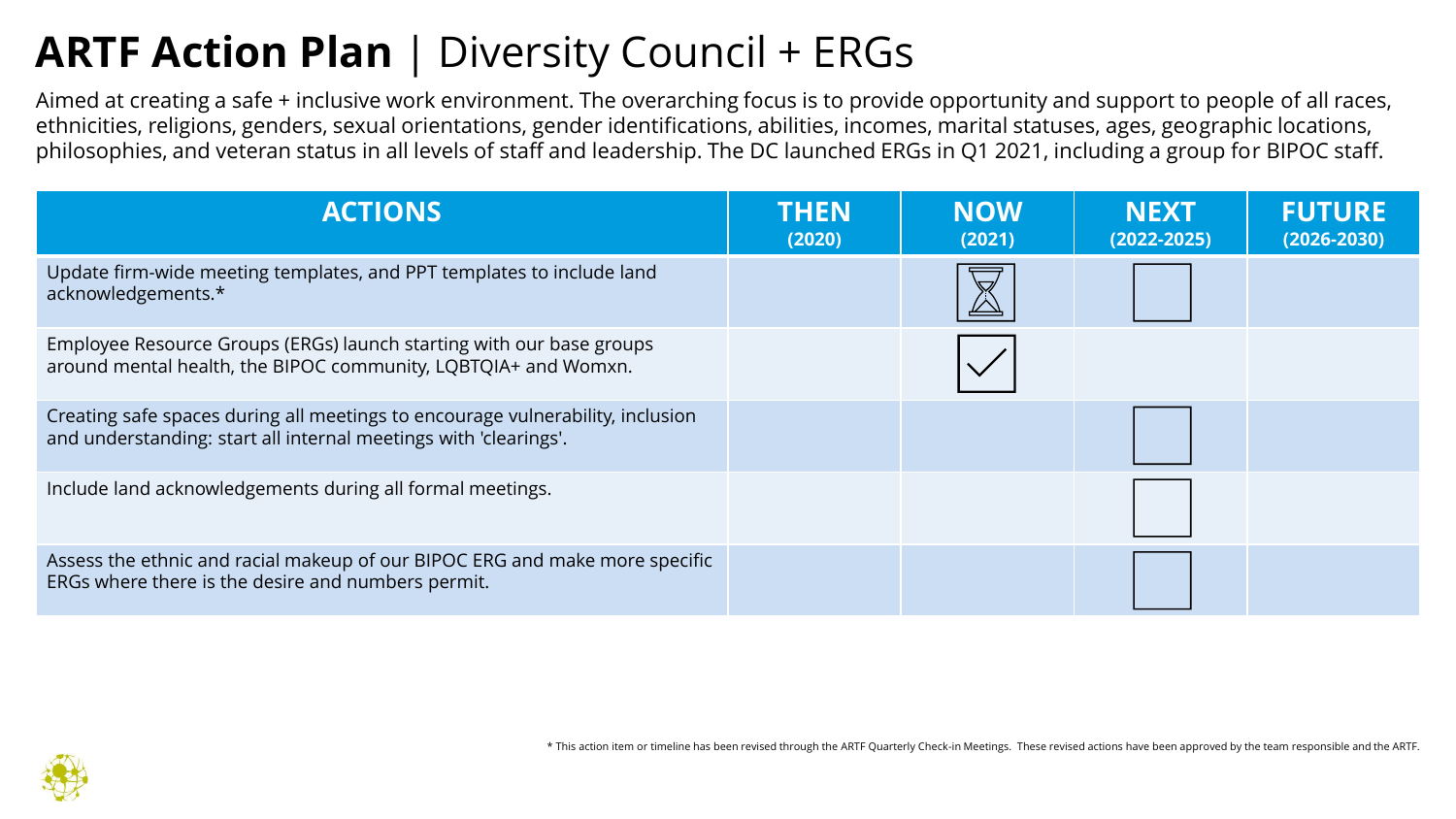### **ARTF Action Plan** | CSER All-Staff Survey

Integral is committed to anonymously gathering information from our staff annually which allows us to conduct an informed analysis and shapes our decision making and programs. These surveys cover our main CSER categories of Environmental Footprint, Justice, Equity, Diversity + Inclusion, Health + Wellbeing, Education + Impact and Safety + Resilience.

| <b>ACTIONS</b>                                                                                                                                                                            | <b>THEN</b><br>(2020) | <b>NOW</b><br>(2021) | <b>NEXT</b><br>$(2022 - 2025)$ | <b>FUTURE</b><br>$(2026 - 2030)$ |
|-------------------------------------------------------------------------------------------------------------------------------------------------------------------------------------------|-----------------------|----------------------|--------------------------------|----------------------------------|
| Continue our commitment to collecting annual data and reporting through the<br>global CSER annual report.                                                                                 |                       |                      |                                |                                  |
| Continue to adjust and shift our questions to ensure we are collecting data<br>that allows us transparency and the ability to take action where necessary in<br>the realm of anti-racism. |                       |                      |                                |                                  |
| CSER Data is made available through an integrated data visualization software<br>to enable more granular analysis, showing trends for specific groups and<br>intersectionality.           |                       |                      |                                |                                  |

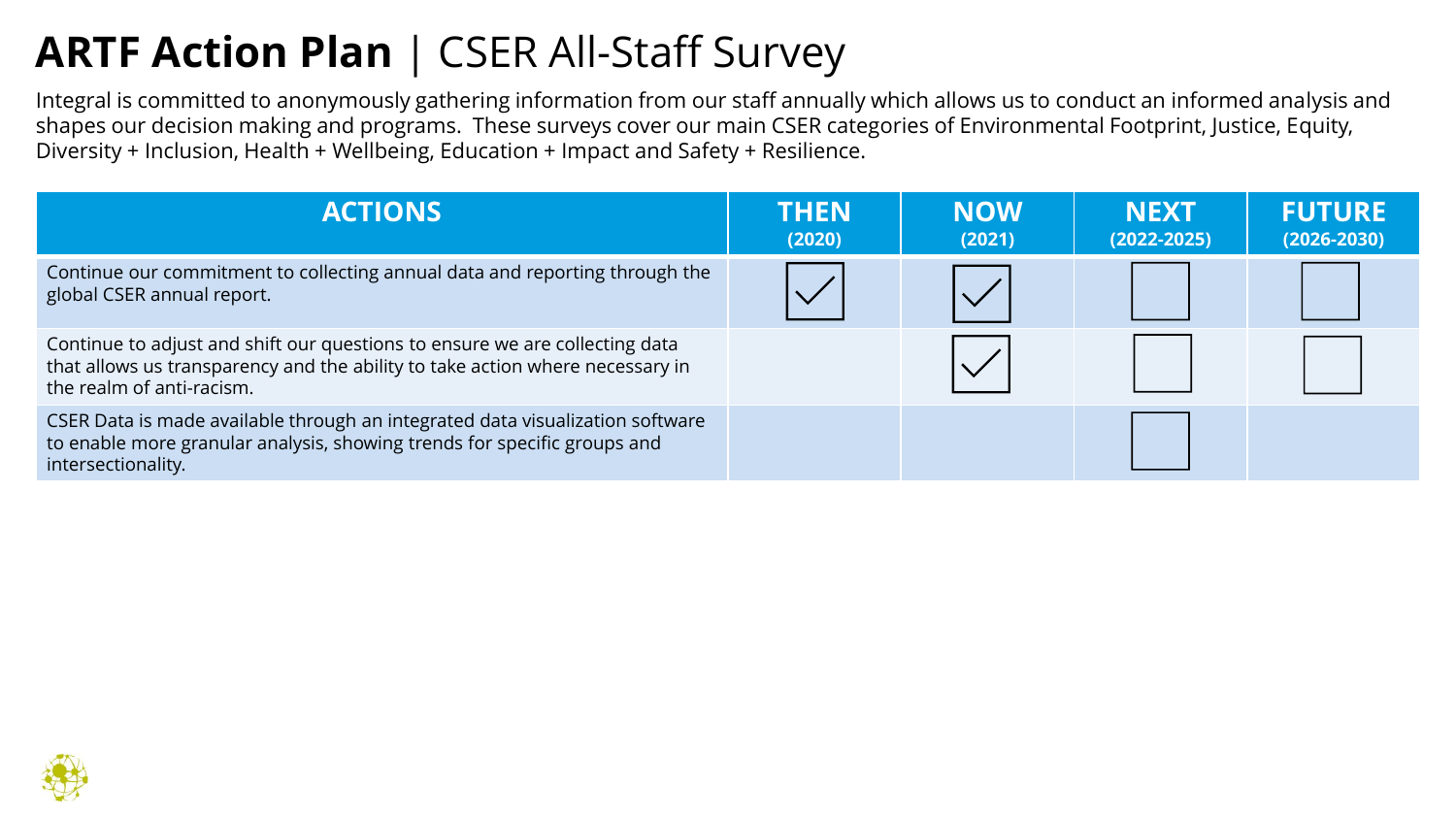## **ARTF Action Plan** | Advocacy + JUST Label

Integral will advocate within the AEC industry for changes to support a more diverse, inclusive and anti-racist industry standard.

Integral is committed to renewing our JUST label with the aim of improving performance with every recertification. The JUST framework helps to guide our policies, benefits and decisions towards becoming a more diverse, equitable, anti-racist and sustainable company.

| <b>ACTIONS</b>                                                                                                                                                                   | <b>THEN</b><br>(2020) | <b>NOW</b><br>(2021) | <b>NEXT</b><br>$(2022 - 2025)$ | <b>FUTURE</b><br>$(2026 - 2030)$ |
|----------------------------------------------------------------------------------------------------------------------------------------------------------------------------------|-----------------------|----------------------|--------------------------------|----------------------------------|
| Communicate to ASHRAE (and other applicable organizations) that we would<br>like the industry to discontinue to use of the terms "master-controller" and<br>"slave controller".* |                       |                      |                                |                                  |
| Strategically join / partner with BIPOC engineering organizations.                                                                                                               |                       |                      |                                |                                  |
| JUST label renewal.                                                                                                                                                              |                       |                      |                                |                                  |
| Work with ILFI to create a more globally applicable framework.                                                                                                                   |                       |                      |                                |                                  |

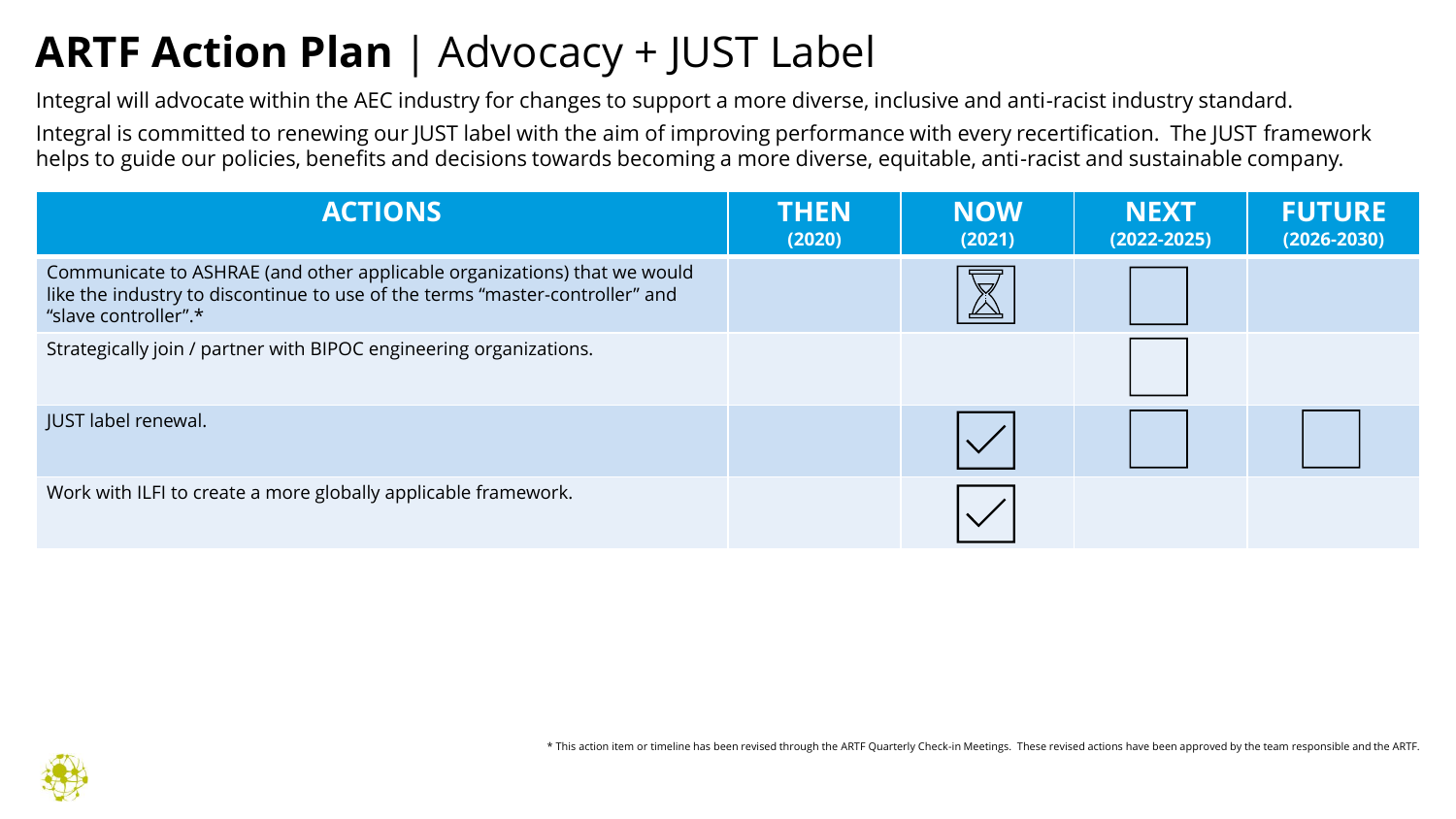### **ARTF Action Plan** | Comms Plan

Integral's Communications Plan focuses on both internal and external communications from the firm. Our goal is to provide transparency, clarity and to create an impact through effective communication showcasing what we stand for and how we contribute when it comes to anti-racism and social + environmental justice.

| <b>ACTIONS</b>                                                                                                                                                                                | <b>THEN</b><br>(2020) | <b>NOW</b><br>(2021) | <b>NEXT</b><br>$(2022 - 2025)$ | <b>FUTURE</b><br>$(2026 - 2030)$ |
|-----------------------------------------------------------------------------------------------------------------------------------------------------------------------------------------------|-----------------------|----------------------|--------------------------------|----------------------------------|
| Grassroots communications coming from our Diversity Council and ARTF (ie.<br>Black History Month education/focus/events).                                                                     |                       |                      |                                |                                  |
| Integral's Communications Plan ensures that both internal and external<br>communications feature BIPOC representation and display focus on our JEDI<br>and ARTF goals.                        |                       |                      |                                |                                  |
| Host internal seminars (Design Series, IG Talks, Tell Us More) that spotlight our<br>work that supports social + environmental justice to reinforce the importance<br>of that work.           |                       |                      |                                |                                  |
| Create a global calendar of cultural holidays based on the representation of<br>our workforce captured by the all-staff survey and acknowledge and celebrate<br>these at an office level.     |                       |                      |                                |                                  |
| Implement a tracking process to measure our BIPOC representation through<br>all Communications.                                                                                               |                       |                      |                                |                                  |
| Implement a tracking process to measure our communications featuring work<br>that supports social + environmental justice and work supporting under-<br>represented and minority communities. |                       |                      |                                |                                  |

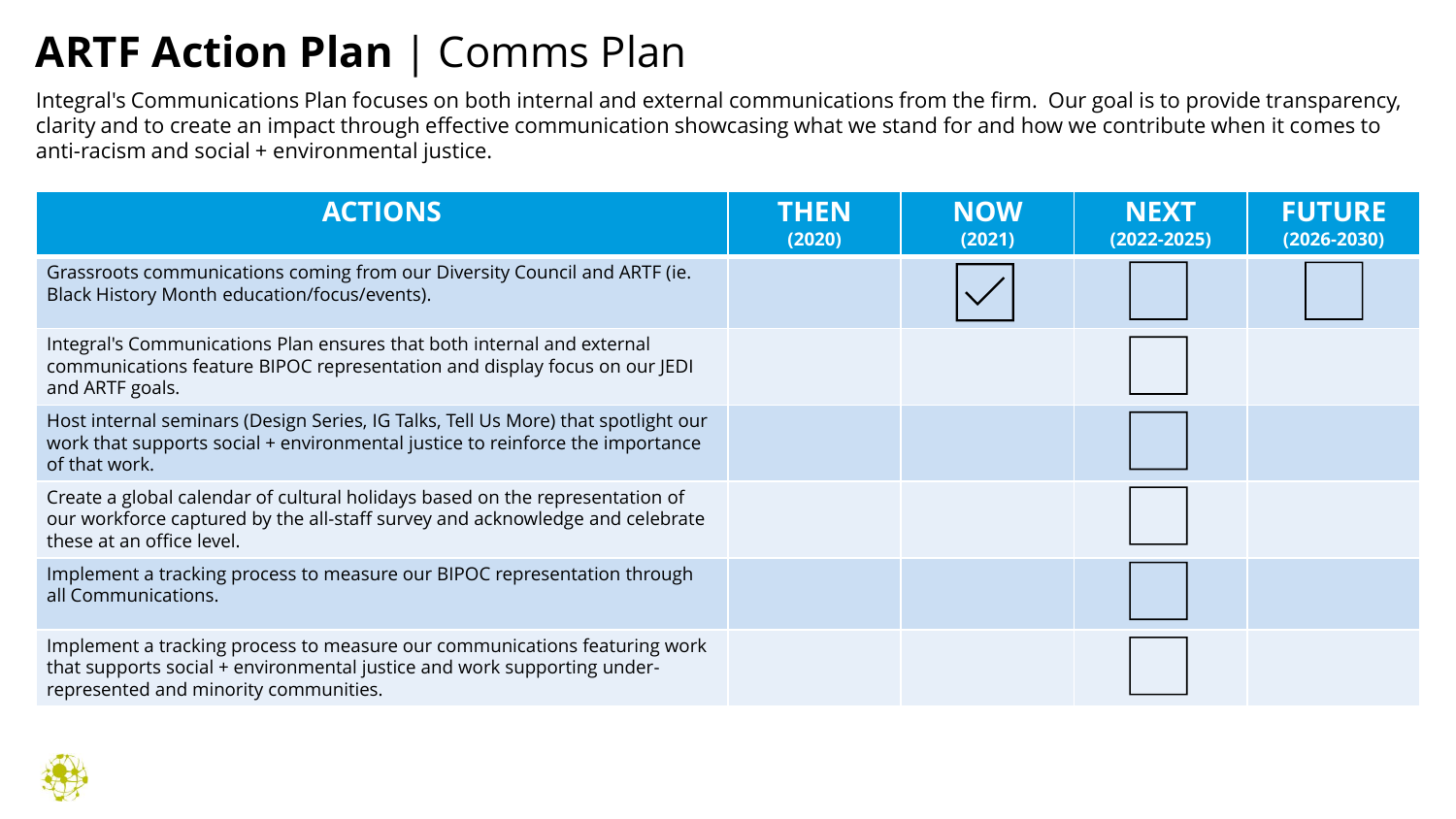### **ARTF Action Plan** | Project Go/No Go Tools

Integral will utilize Go/No Go assessment tools which use indicators such as values, diversity, JUST requirements and community impact to help guide our projects, partnerships and relationships. These tools will help us assess and adjust to ensure we are promoting equity and supporting work and partnerships in line with our ARTF desired outcomes.

| <b>ACTIONS</b>                                                                                                                                                                                                                                                                                          | <b>THEN</b><br>(2020) | <b>NOW</b><br>(2021) | <b>NEXT</b><br>$(2022 - 2025)$ | <b>FUTURE</b><br>$(2026 - 2030)$ |
|---------------------------------------------------------------------------------------------------------------------------------------------------------------------------------------------------------------------------------------------------------------------------------------------------------|-----------------------|----------------------|--------------------------------|----------------------------------|
| Create a framework to set targets for and track the projects we take on that<br>support underrepresented and underrepresented minority communities.                                                                                                                                                     |                       |                      |                                |                                  |
| Update the Go/No-Go assessment to identify red flag projects and clients we<br>work with to ensure we do not support work that is dangerously outside of our<br>values, while also ensuring that we identify green light projects that we should<br>always, when possible, take on no matter how small. |                       |                      |                                |                                  |
| Formalize our "Hard No" class of projects that we refuse to take part in (eg.<br>privatized prisons in the USA).                                                                                                                                                                                        |                       |                      |                                |                                  |
| Create an assessment process to ensure we are working with suppliers,<br>contractors, manufacturers and vendors whose practises are in alignment with<br>our values and goals.                                                                                                                          |                       |                      |                                |                                  |
| Allow individual freedoms to our employees to pass on working on projects<br>that undermine their values without reprimand.                                                                                                                                                                             |                       |                      |                                |                                  |

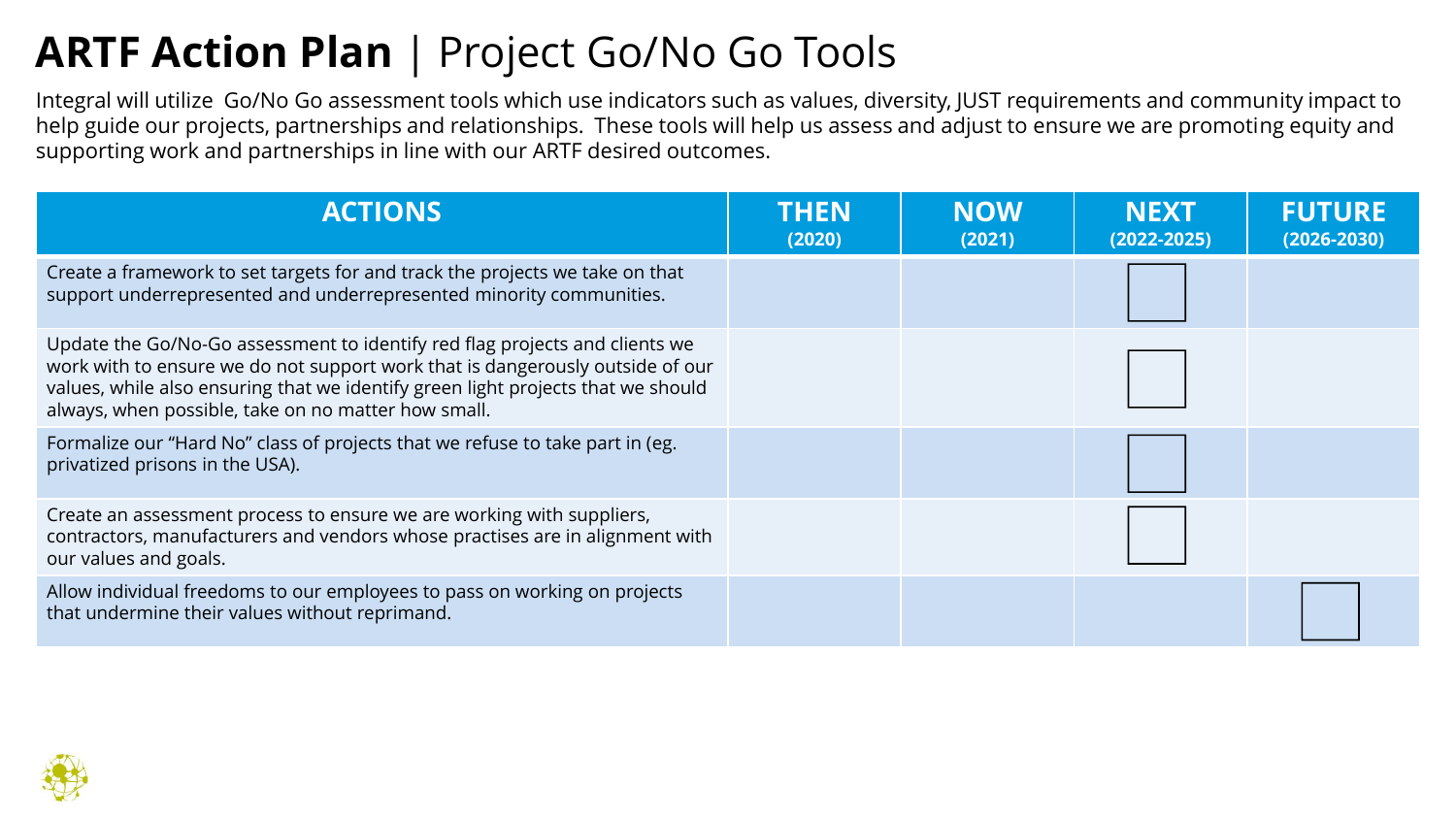## **ARTF Action Plan** | Recruiting

Integral's Recruitment Strategy aims to find the best candidate for each role while taking into account our desire and need to create a diverse workforce that is free of bias as well as our goal to ensure our workforce demographic is representative of the communities in which we work.

| <b>ACTIONS</b>                                                                                                                                                                                                                         | <b>THEN</b><br>(2020) | <b>NOW</b><br>(2021) | <b>NEXT</b><br>$(2022 - 2025)$ | <b>FUTURE</b><br>$(2026 - 2030)$ |
|----------------------------------------------------------------------------------------------------------------------------------------------------------------------------------------------------------------------------------------|-----------------------|----------------------|--------------------------------|----------------------------------|
| Diversity of recruitment policy updated: our commitment to searching out<br>diverse candidates and the utilization of a skills matrix.                                                                                                 |                       |                      |                                |                                  |
| Office leadership + People Team members are equipped with local census data<br>(race + ethnicity stats) and where office demographics stand in comparison, to<br>help guide recruitment + promotions to build diversity at all levels. |                       |                      |                                |                                  |
| Evaluate Applicant Tracking systems which will allow blind recruiting and<br>metrics to track the efficacy of diversity hiring efforts.                                                                                                |                       |                      |                                |                                  |
| Create partnerships with whom to promote our vacancies (e.g. National Society<br>of Black Engineers Job Board, non-profits supporting under-represented<br>groups, etc.) in order to actively seek BIPOC candidates.                   |                       |                      |                                |                                  |
| All employment offers are made within the bounds of our compensation<br>program which accounts for market conditions, education, credentials and<br>experience.                                                                        |                       |                      |                                |                                  |
| Consistent BIPOC representation from our firm at job fairs with organizations<br>we have identified as long term partners. Consistent attendance at job fairs<br>for BIPOC.                                                            |                       |                      |                                |                                  |